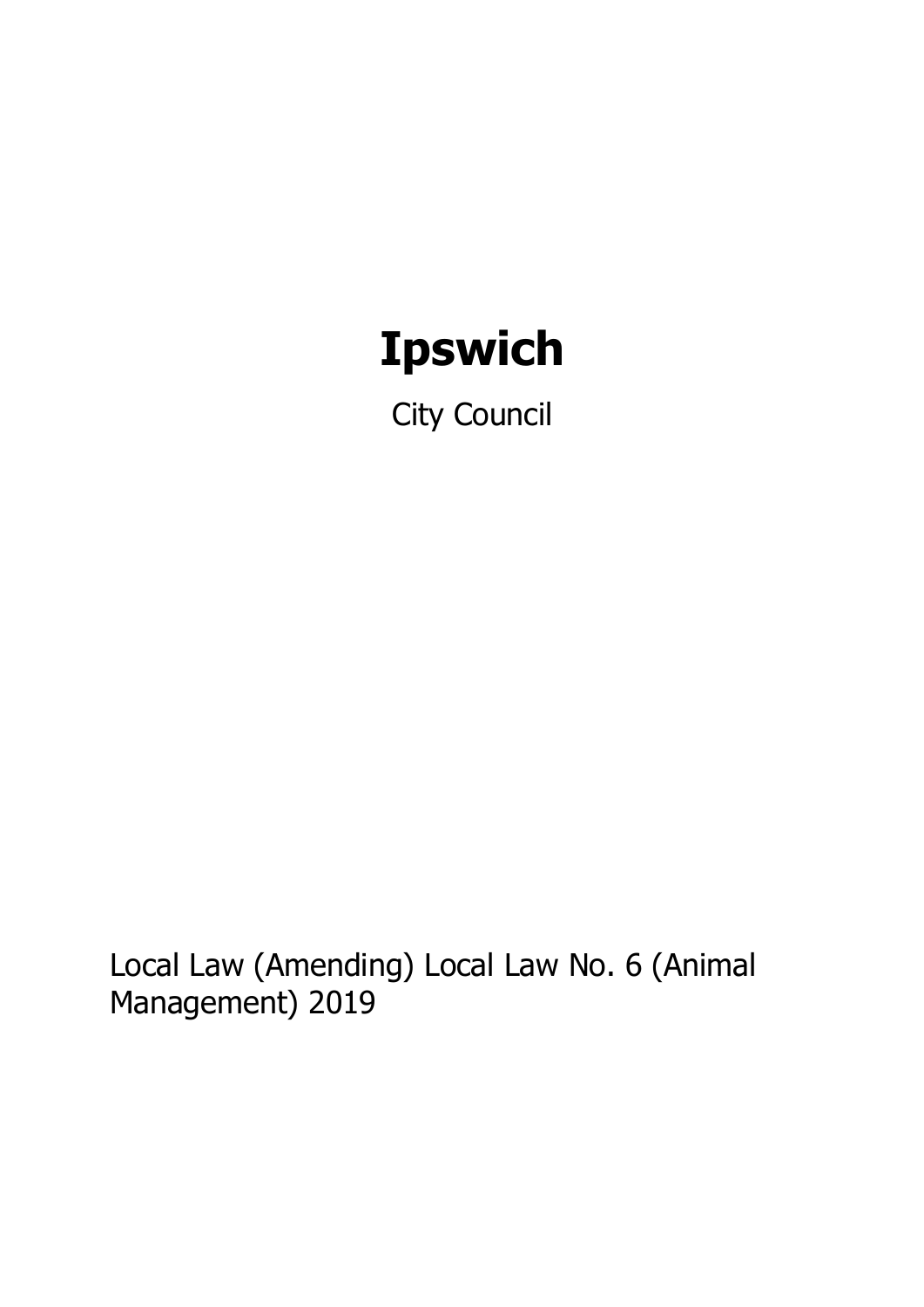#### Ipswich City Council Local Law (Amending) Local Law No. 6 (Animal Management) 2019

# **Contents**

|                |                                                                                                                     | - 4                     |
|----------------|---------------------------------------------------------------------------------------------------------------------|-------------------------|
| $\mathbf{1}$   | Short title                                                                                                         | 4                       |
| $\overline{2}$ | Commencement                                                                                                        | $\overline{4}$          |
| 3              | Local laws amended                                                                                                  | $\overline{\mathbf{4}}$ |
|                | Part 2 Amendment of Local Law No. 6 (Animal Management) 2013------------------------------                          |                         |
| 4              | Replacement of s 2 (Object)                                                                                         | 4                       |
| 5              | Amendment of s 4 (Relationship with other laws)                                                                     | 5                       |
| 6              | Amendment of s 5 (Requirement for a permit)                                                                         | 6                       |
| 7              | Amendment of s 6 (Requirement to register and identify)                                                             | $\overline{7}$          |
| 8              | Amendment of s 7 (identification of registered cats and dogs)                                                       | 7                       |
| 9              | Amendment of s 8 (Minimum standards)                                                                                | 7                       |
| 10             | Amendment of s 12 (Off-leash areas)                                                                                 | 8                       |
| 11             | Amendment of s 13 (Animal to be under effective control)                                                            | 9                       |
| 12             | Insertion of new s 15A                                                                                              | 11                      |
| 13             | Amendment of s 16 (Animal attacks)                                                                                  | 11                      |
| 14             | Amendment of s 17 (Defences for offences against section 16)                                                        | 12                      |
| 15             | Amendment of s 18 (Declaration of dangerous animal other than a dog)                                                | 12                      |
| 16             | Amendment of s 19 (Power to require owner or responsible person for a dangerous animal to<br>take specified action) | 13                      |
| 17             | Omission of pt 3, div 5 (Removal of animals)                                                                        | 13                      |
| 18             | Amendment of s 21 (Seizure of an animal)                                                                            | 13                      |
| 19             | Amendment of s 22 (Immediate return of an animal found wandering)                                                   | 15                      |
| 20             | Insertion of new s 23A                                                                                              | 15                      |
| 21             | Amendment of s 24 (Dealing with animal seized and impounded for wandering)                                          | 17                      |
| 22             | Amendment of s 25 (Dealing with animal seized and impounded for non-compliance with local<br>law)                   | 18                      |
| 23             | Amendment of s 26 (Dealing with animal seized and impounded for attacking etc a person or<br>another animal)        | 18                      |
| 24             | Insertion of new s 26A                                                                                              | 19                      |
| 25             | Amendment of s 27 (Reclaiming an impounded animal)                                                                  | 19                      |
| 26             | Amendment of s 29 (Access to impounded animal)                                                                      | 20                      |
| 27             | Amendment of s 31 (Application of this division)                                                                    | 20                      |
| 28             | Amendment of s 32 (Sale or disposal of animals)                                                                     | 20                      |
| 29             | Insertion of new s 32A                                                                                              | 21                      |
| 30             | Insertion of new s 32B                                                                                              | 22                      |
| 31             | Amendment of pt 5, div 1, hdg (Destruction of animals)                                                              | 22                      |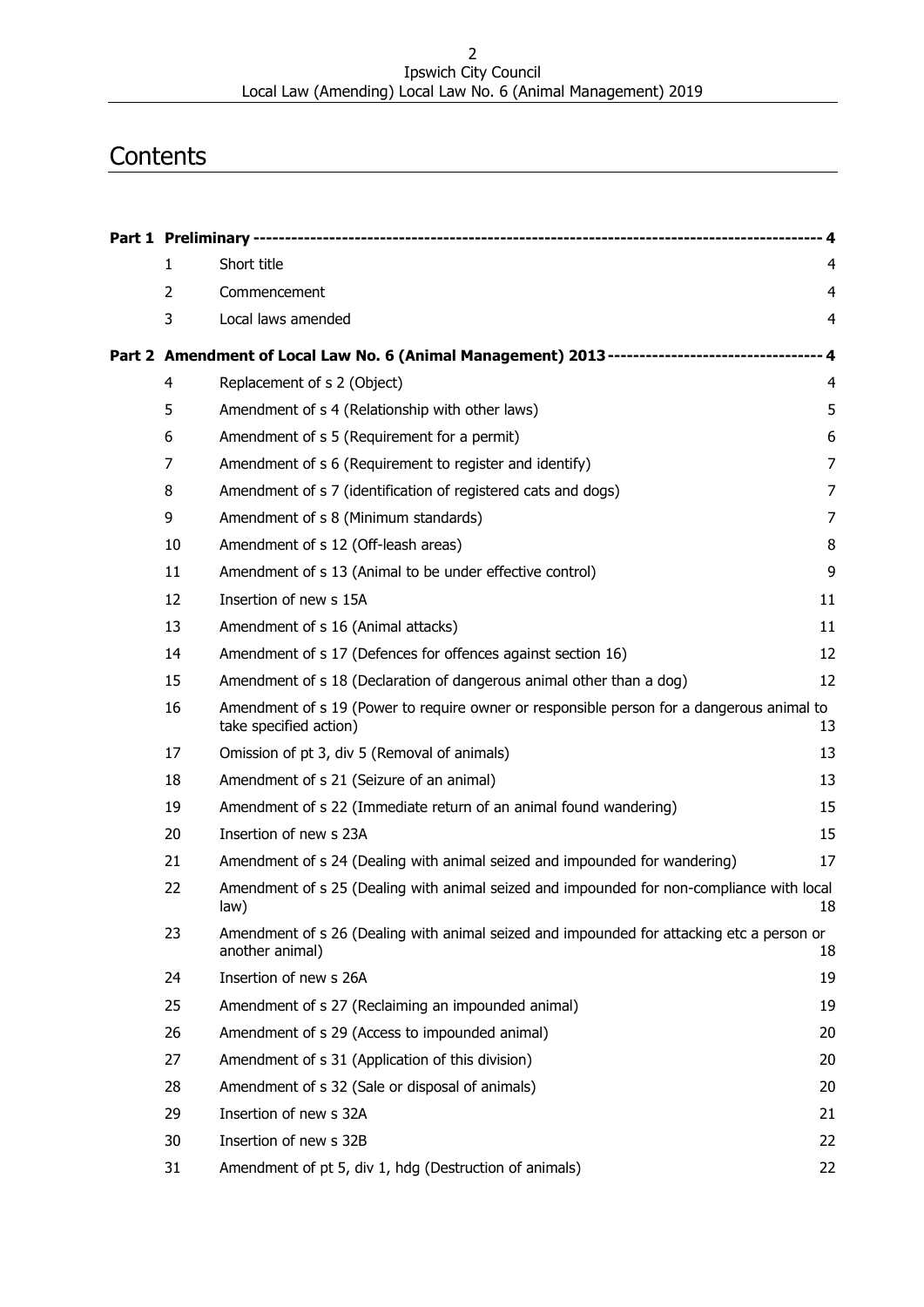| Ipswich City Council                                          |
|---------------------------------------------------------------|
| Local Law (Amending) Local Law No. 6 (Animal Management) 2019 |

| Amendment of s 33 (Destruction of animals)    | 22 |
|-----------------------------------------------|----|
| Insertion of new pt 5, div 1A                 | 23 |
| Amendment of s 34 (Appealable decisions)      | 24 |
| Amendment of s 35 (Starting appeal)           | 25 |
| Insertion of new s 35A                        | 25 |
| Amendment of s 37 (Powers of Court on appeal) | 26 |
| Insertion of new s 37A                        | 27 |
| Insertion of new s 37B                        | 27 |
| Amendment of s 38 (Sale of animals)           | 27 |
| Amendment of s 40 (Subordinate local laws)    | 28 |
| Amendment of s 41 (Repeals)                   | 29 |
| Insertion of new s 43                         | 29 |
| Amendment of Schedule (Dictionary)            | 30 |
|                                               |    |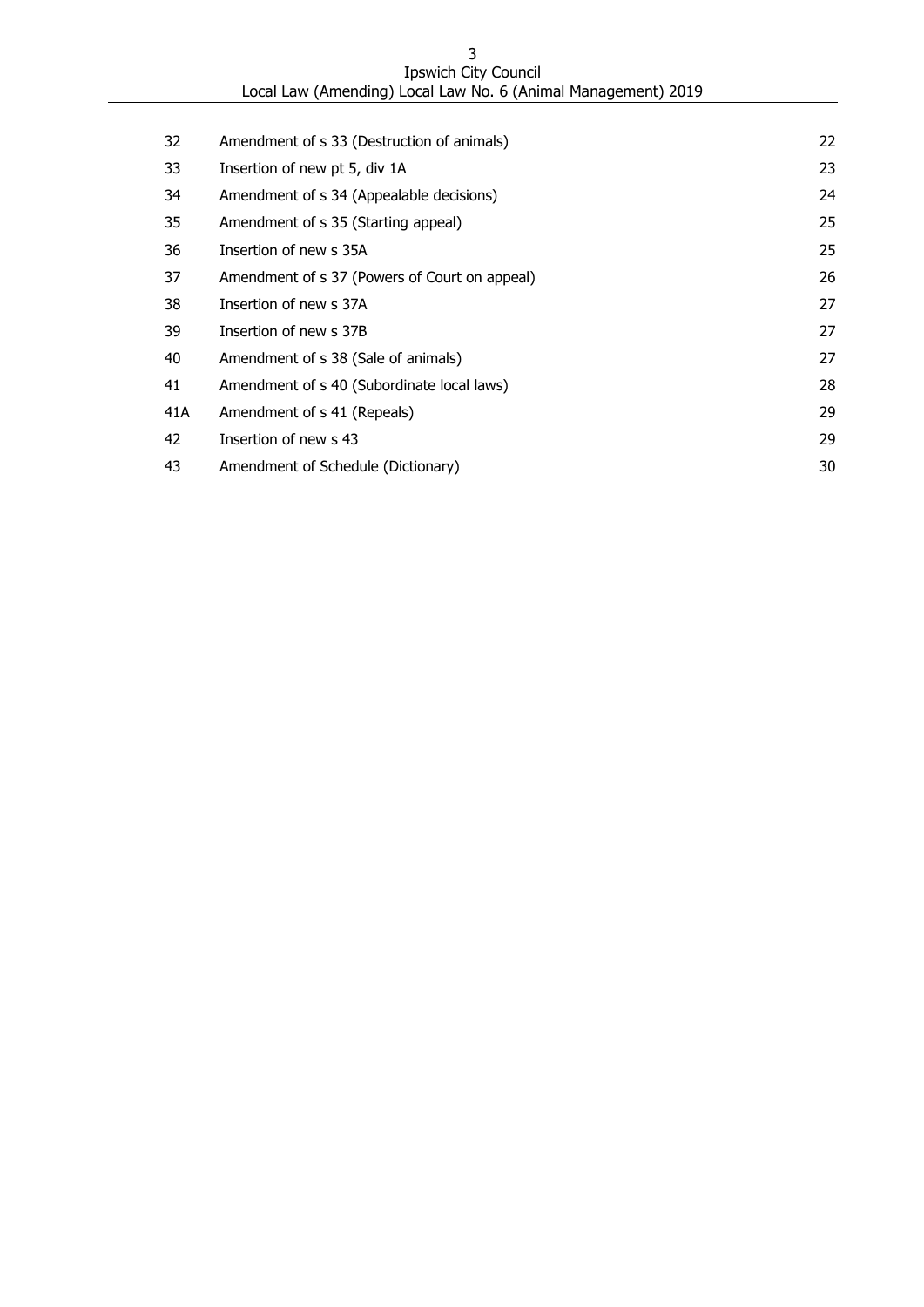# <span id="page-3-0"></span>**Part 1 Preliminary**

# <span id="page-3-1"></span>**1 Short title**

This local law may be cited as Local Law (Amending) Local Law No. 6 (Animal Management)

2019.

# <span id="page-3-2"></span>**2 Commencement**

This local law commences on the date notice of the making of the local law is published in the gazette.

# <span id="page-3-3"></span>**3 Local laws amended**

This local law amends Local Law No. 6 (Animal Management) 2013.

# <span id="page-3-4"></span>**Part 2 Amendment of Local Law No. 6 (Animal Management) 2013**

# <span id="page-3-5"></span>**4 Replacement of s 2 (Object)**

 $(1)$  Section 2 –

omit, insert –

# **2 Objects**

- (1) The purpose of this local law is to regulate and manage the keeping and control of animals in the local government's area in a way that—
	- (a) balances community expectations with the rights of individuals; and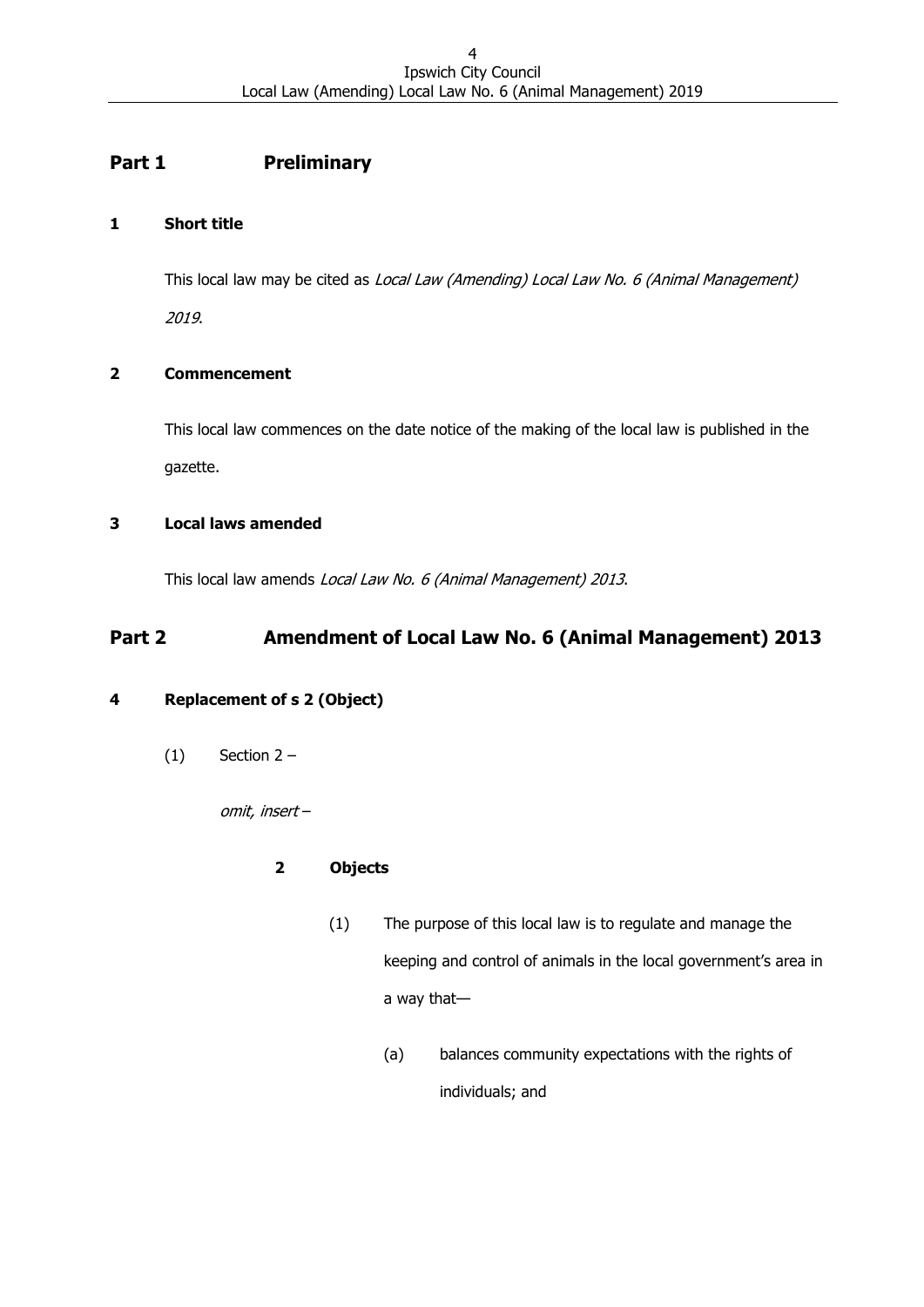- (b) protects the community against risks to health and safety; and
- (c) prevents pollution and other environmental damage; and
- (d) protects the amenity of the local community and environment.
- (2) The purpose is to be achieved by providing for—
	- (a) the regulation of the keeping of animals in terms of how many, what type, how, and where animals can be kept; and
	- (b) the prescription of minimum standards for keeping animals; and
	- (c) the proper control of animals in public places and koala conservation areas; and
	- (d) the management of dangerous or aggressive animals other than dogs; $<sup>1</sup>$  and</sup>
	- (e) the seizure and destruction of animals in certain circumstances; and
	- (f) the establishment and administration of animal pounds.

## <span id="page-4-0"></span>**5 Amendment of s 4 (Relationship with other laws)**

Section 4 –

-

<sup>1</sup> The Animal Management (Cats and Dogs) Act 2008 provides for the management of **regulated dogs**, comprising declared dangerous dogs, declared menacing dogs and restricted dogs.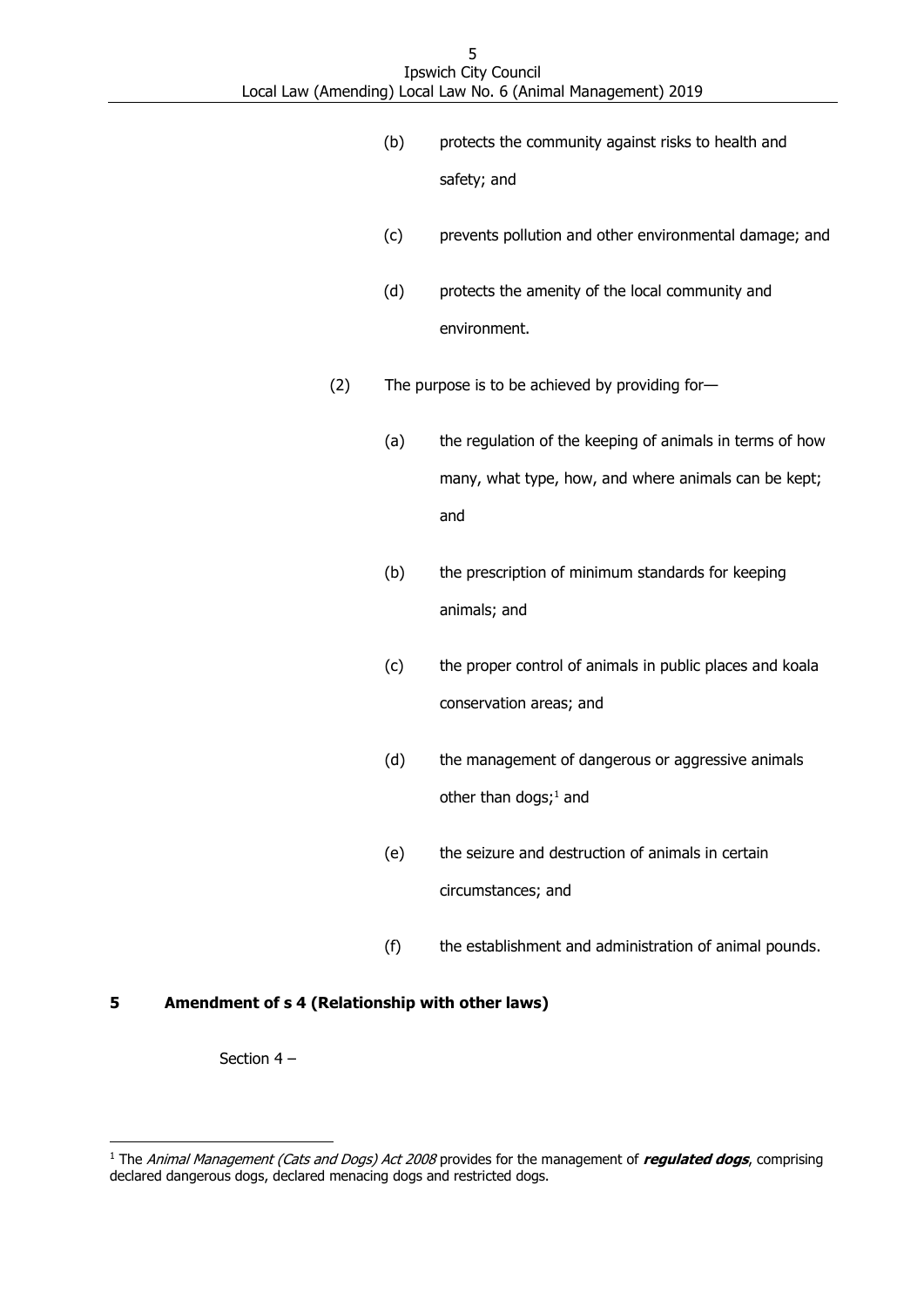omit, insert –

#### **4 Relationship with other laws**

This local law is—

- (a) in addition to and does not derogate from laws regulating<sup>2</sup>
	- (i) the use or development of land; and
	- (ii) the keeping or control or welfare of animals; and
	- (iii) public health risks; and
	- (iv) the environment; and
- (b) to be read with *Local Law No. 1 (Administration) 2013* and *Local* Law No. 4 (Permits) 2013.

## <span id="page-5-0"></span>**6 Amendment of s 5 (Requirement for a permit)**

(1) Section 5, heading, footnote 2, after '2013' –

insert –

.

.

(2) Section 5, subsection (1), footnote 3, after 'Schedule' –

insert –

-

<sup>&</sup>lt;sup>2</sup> This local law and any subordinate local law made under it do not apply to the extent of any inconsistency with a law of the State or Commonwealth. See the Act, section 27.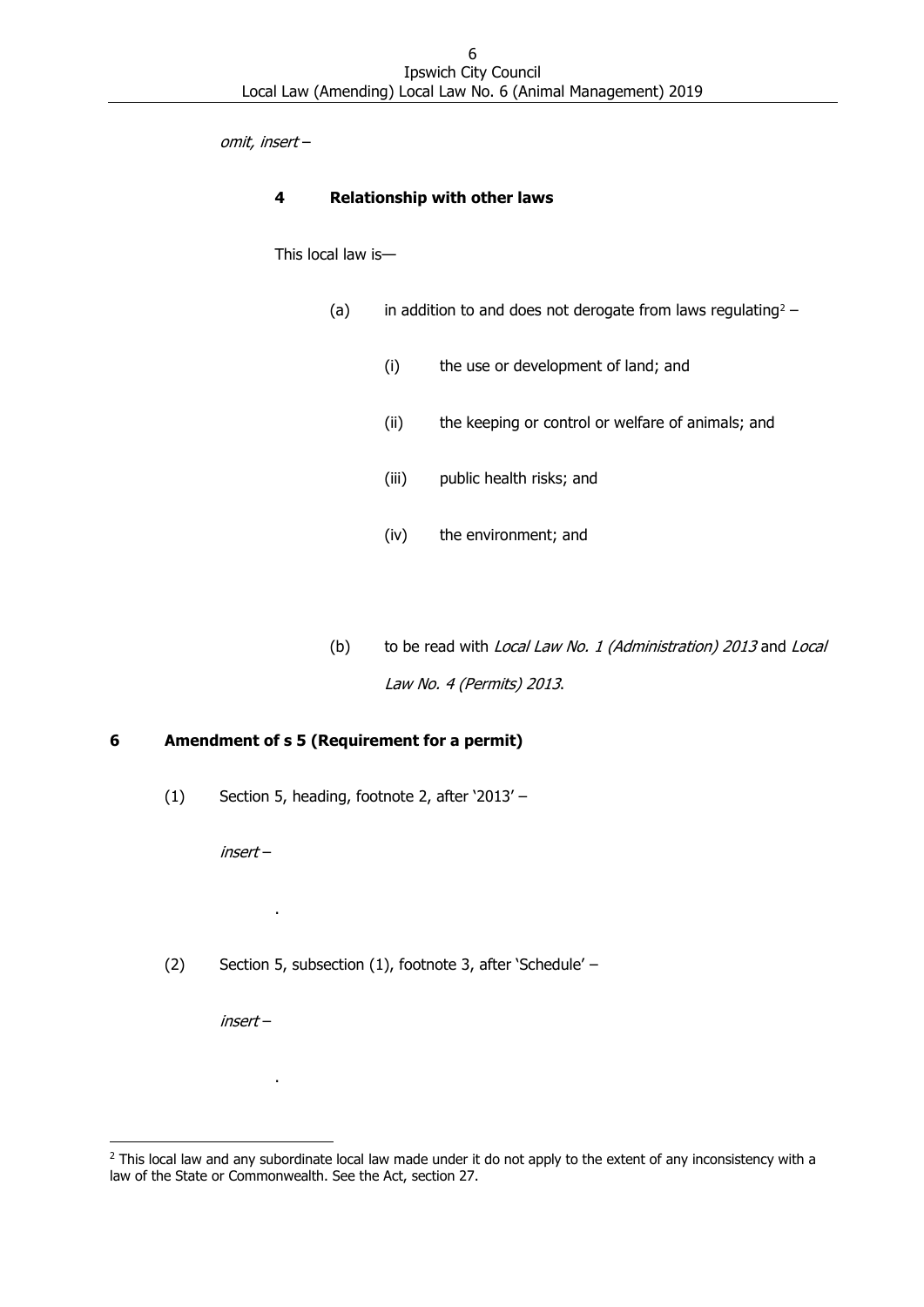(3) Section 5, subsection (1), footnote 4, after 'of permits' –

insert –

(4) Section 5, subsection  $(3)$  –

.

omit.

## <span id="page-6-0"></span>**7 Amendment of s 6 (Requirement to register and identify)**

Section  $6(2)$ , subsections (c) to (e) -

renumber as subsections (b) to (d), respectively

# <span id="page-6-1"></span>**8 Amendment of s 7 (identification of registered cats and dogs)**

(1) Section 7, heading, 'cats and dogs' –

omit, insert –

animals

(2) Section 7, footnote 5, 'cat or' –

omit.

## <span id="page-6-2"></span>**9 Amendment of s 8 (Minimum standards)**

(1) Section 8(1), 'undertaking of the activity of animal keeping' –

omit, insert –

keeping of animals or a particular species or breed of animal

(2) Section 8(2), 'undertakes the activity of animal keeping' –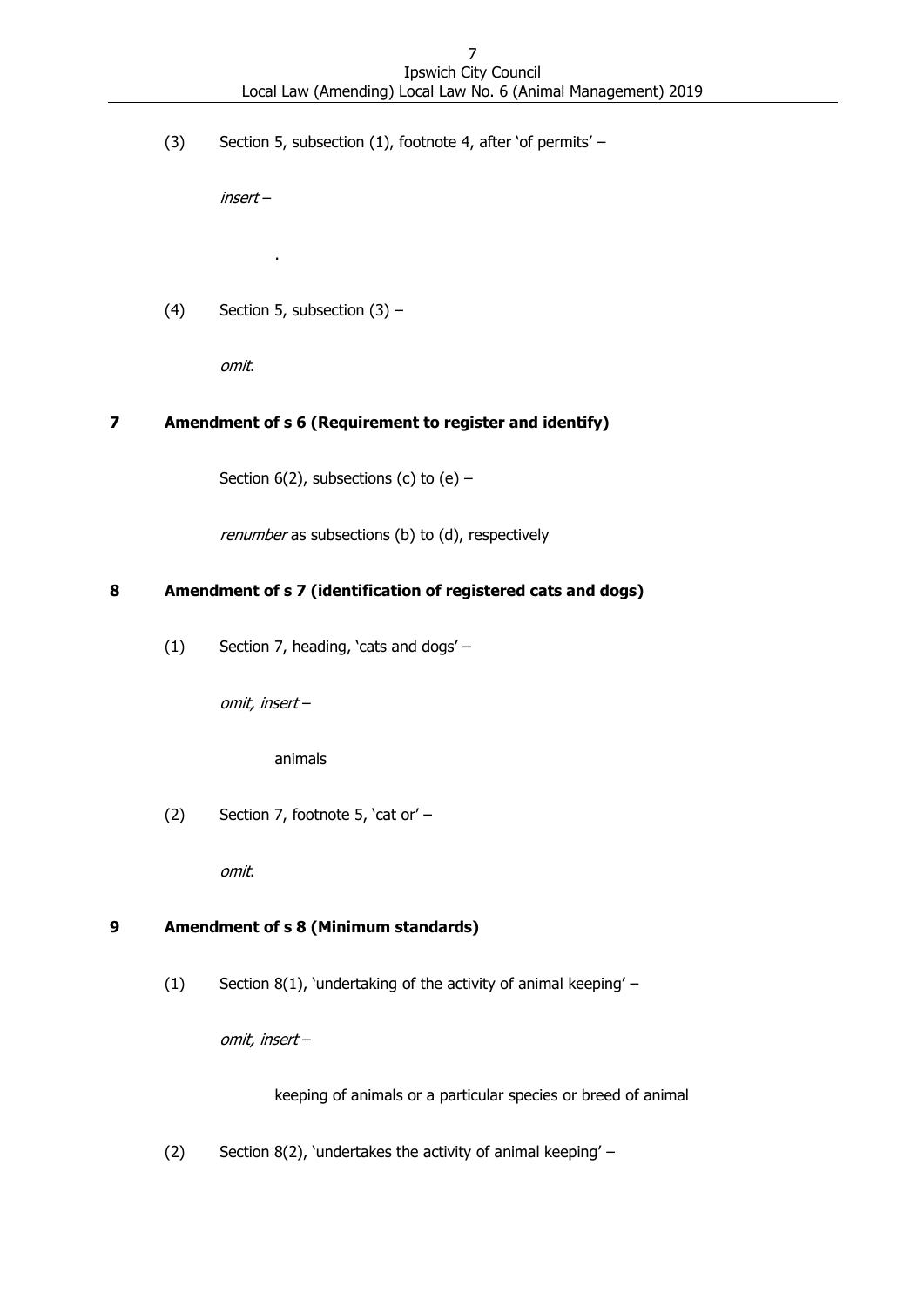omit, insert –

keeps an animal

(3) Section 8(3), 'If the animal keeping activity is also'  $-$ 

omit, insert –

If the keeping of an animal is prescribed by subordinate local law to be

(4) Section 8(4), after 'compliance notice' –

insert footnote –

See section 30 of *Local Law No. 1 (Administration) 2013* in relation to compliance notices.

#### <span id="page-7-0"></span>**10 Amendment of s 12 (Off-leash areas)**

 $(1)$  Section 12, heading –

omit, insert –

Dog off-leash areas

(2) Section 12(1), 'an animal, or an animal of a particular species or breed,'  $-$ 

omit, insert –

a dog

(3) Section 12(1), before '**off-leash**' –

insert –

**dog**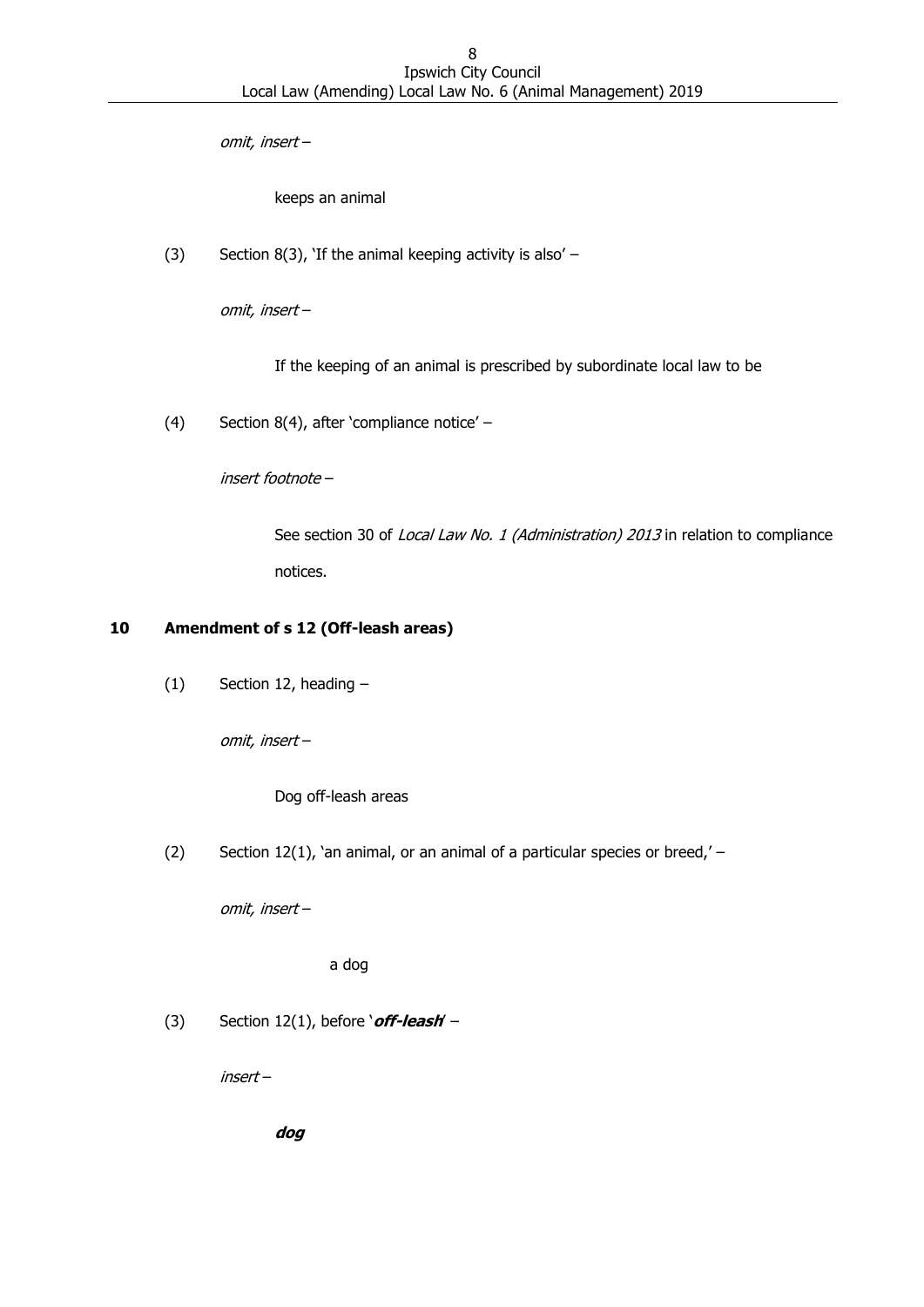(4) Section 12(2),  $an' -$ 

omit, insert –

a dog

(5) Section 12(3), 'the off-leash'  $-$ 

insert –

the dog off-leash

#### <span id="page-8-0"></span>**11 Amendment of s 13 (Animal to be under effective control)**

(1) Section 13, subsection  $(1)$  –

omit.

(1A) Section  $13(2)(b)$ , subsection (III) -

renumber as subsection (iii)

(2) Section 13, after subsection (3) –

insert –

- (3) In this section, effective control means, in relation to  $-$ 
	- (a) a dog in a dog off-leash area, the dog  $-$ 
		- (i) is under the supervision of a person who is able to control the animal; and
		- (ii) is not engaging in any behaviour which could reasonably harass, cause damage or other injury to another person or animal in the dog off-leash area; or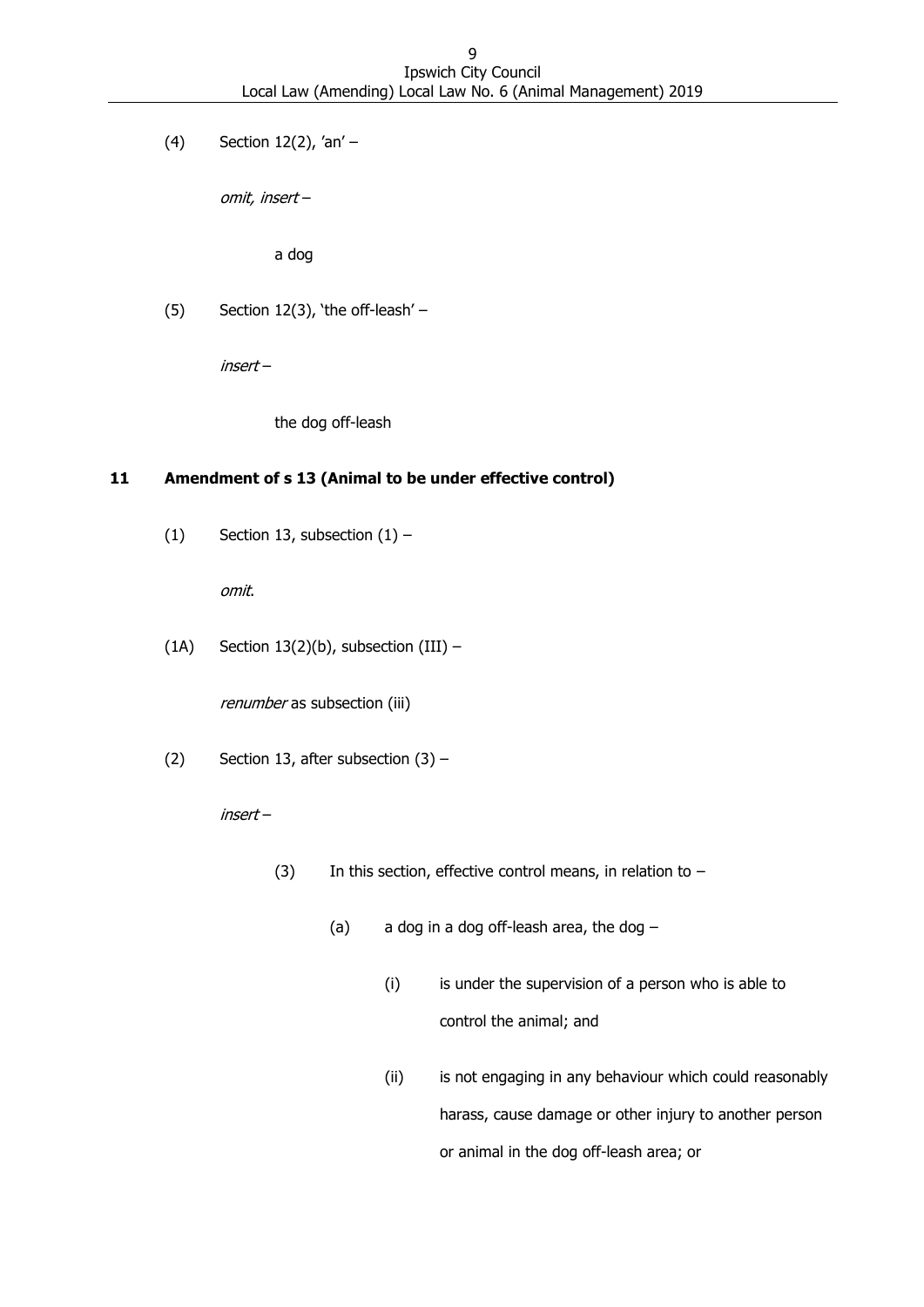- (b) any animal, other than a dog in a dog off-leash area
	- (i) a person who
		- (A) is physically able to control the animal, whether on its own or in combination with any other animals under that person's control; and
		- (B) understands the responsibility of keeping the animal under control –
			- (I) by holding it by an appropriate leash, halter or rein; or
			- (II) has appropriately tethered it to an object fixed to a place from which the object cannot be moved by the animal and is continuously supervising the animal;
			- (III) has corralled it in a temporary enclosure adequate to contain the animal and is continuously supervising the animal; or
	- (ii) the animal is confined or tethered in, or on, a vehicle and unable to reach beyond the vehicle's extremities; or
	- (iii) the animal is participating in, or being exhibited or trained at, an exhibition, racing meet, racing trial or an obedience trial, supervised by a body recognised by the local government for this activity.

(3) Section 13, subsections (2) and  $(3)$  –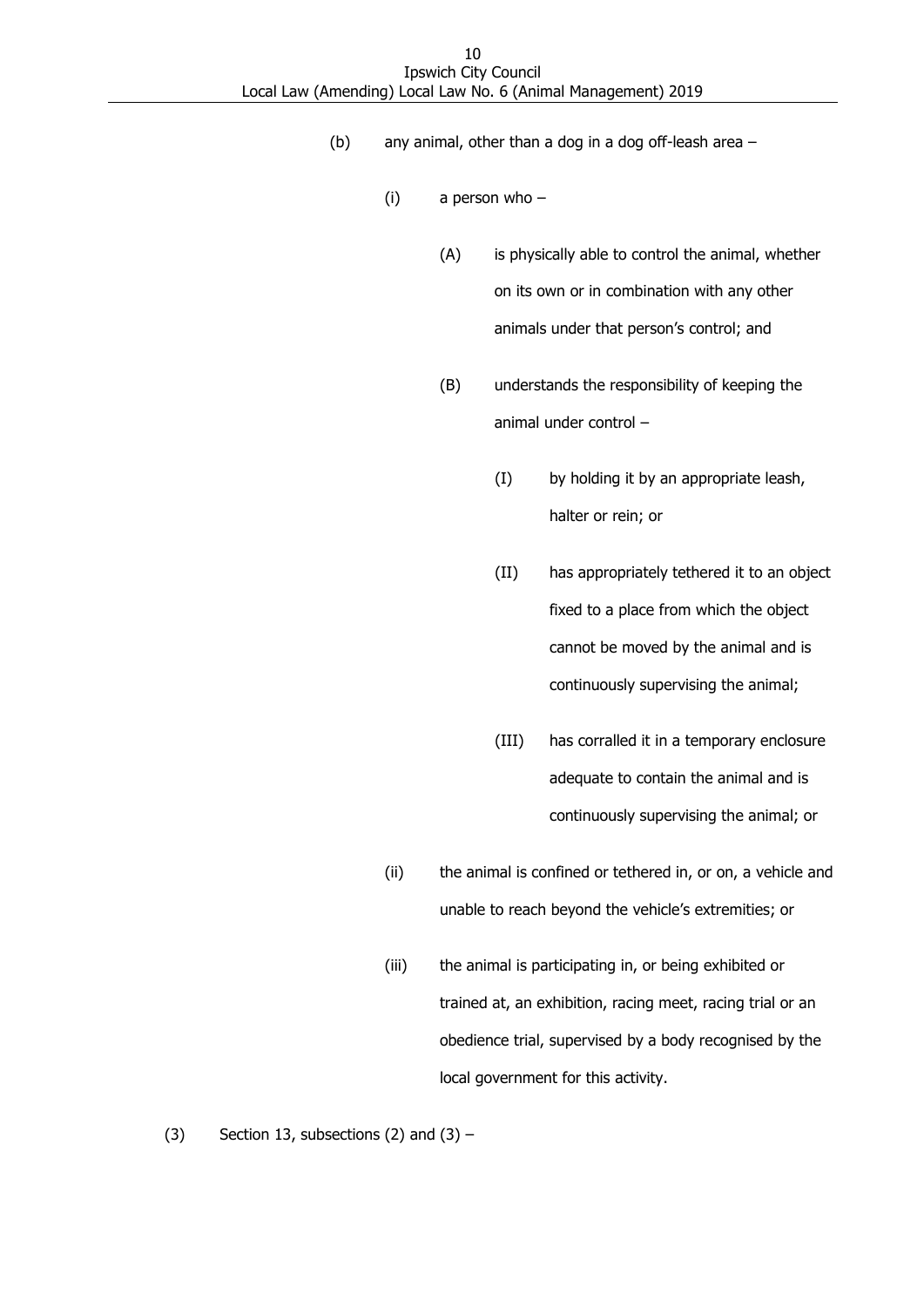renumber as subsections (1) and (2), respectively.

#### <span id="page-10-0"></span>**12 Insertion of new s 15A**

Before section 16 –

insert –

#### **15A Limited application of division to dogs**

Unless otherwise indicated, this division does not apply to dogs.

#### <span id="page-10-1"></span>**13 Amendment of s 16 (Animal attacks)**

(1) Section 16, subsection  $(1)$  –

omit.

(2) Section 16(4), definition *allow or encourage*, 'cause,' -

omit, insert –

cause

(2A) Section 16(4), definition another animal, '1992.' -

omit, insert –

1992;

(3) Section  $16(4) -$ 

insert –

**engage** means to participate or become involved in, to partake or to act.

(4) Section 16, subsections (2) to  $(4)$  –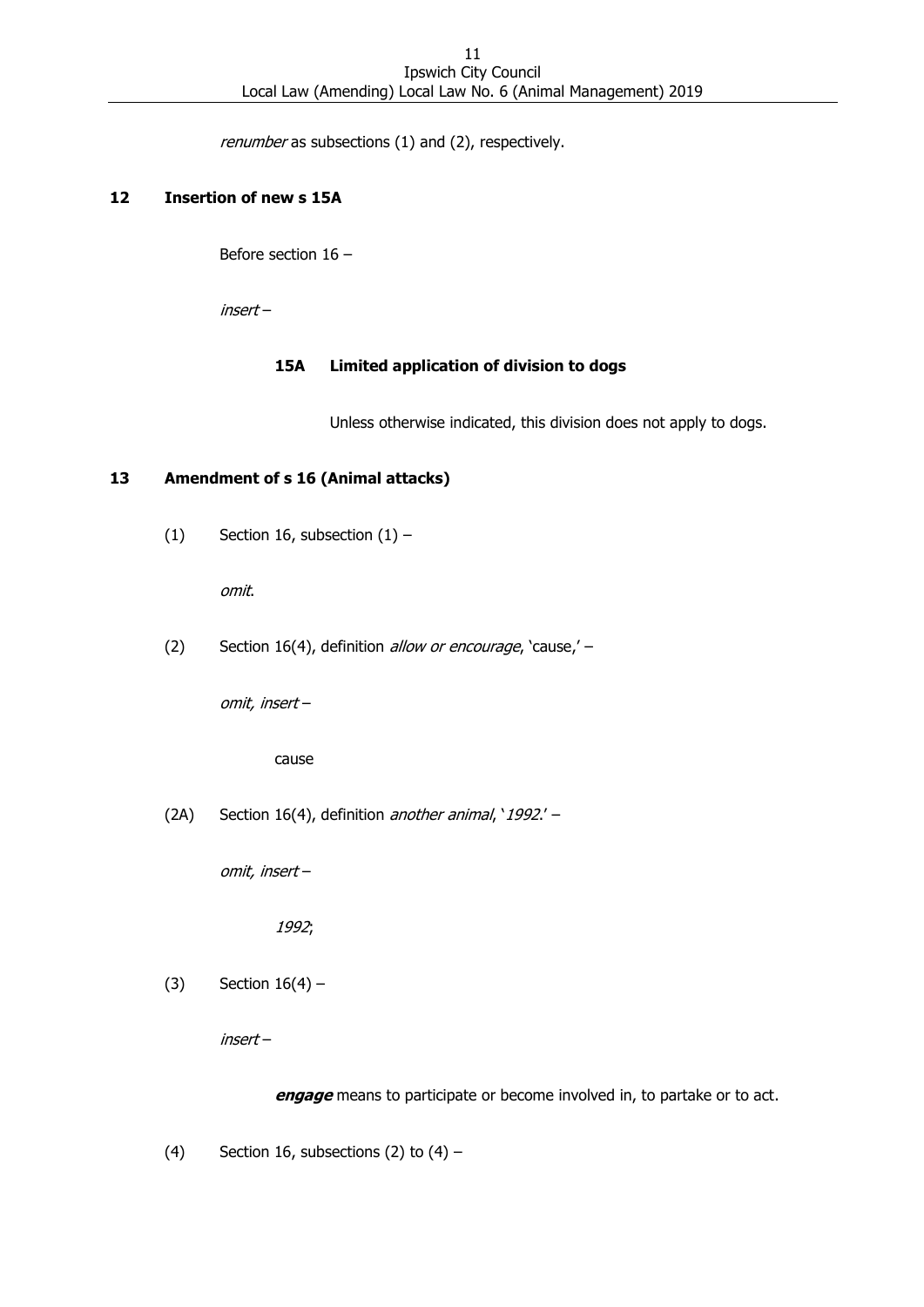renumber as subsections (1) to (3), respectively.

## <span id="page-11-0"></span>**14 Amendment of s 17 (Defences for offences against section 16)**

Section 17, subsection (b) –

omit, insert –

(b) to protect the responsible person or a person accompanying the responsible person (**accompanying person**) or the responsible person or accompanying person's property.

#### <span id="page-11-1"></span>**15 Amendment of s 18 (Declaration of dangerous animal other than a dog)**

(1) Section 18, subsection (1), 'A local government' –

omit, insert –

The local government

(2) Section 18, subsection (1), 'for an authorised person' –

omit.

(3) Section 18, subsection (2), 'An authorised person' –

omit, insert –

The local government

(4) Section 18, after subsection  $(3)$  –

insert –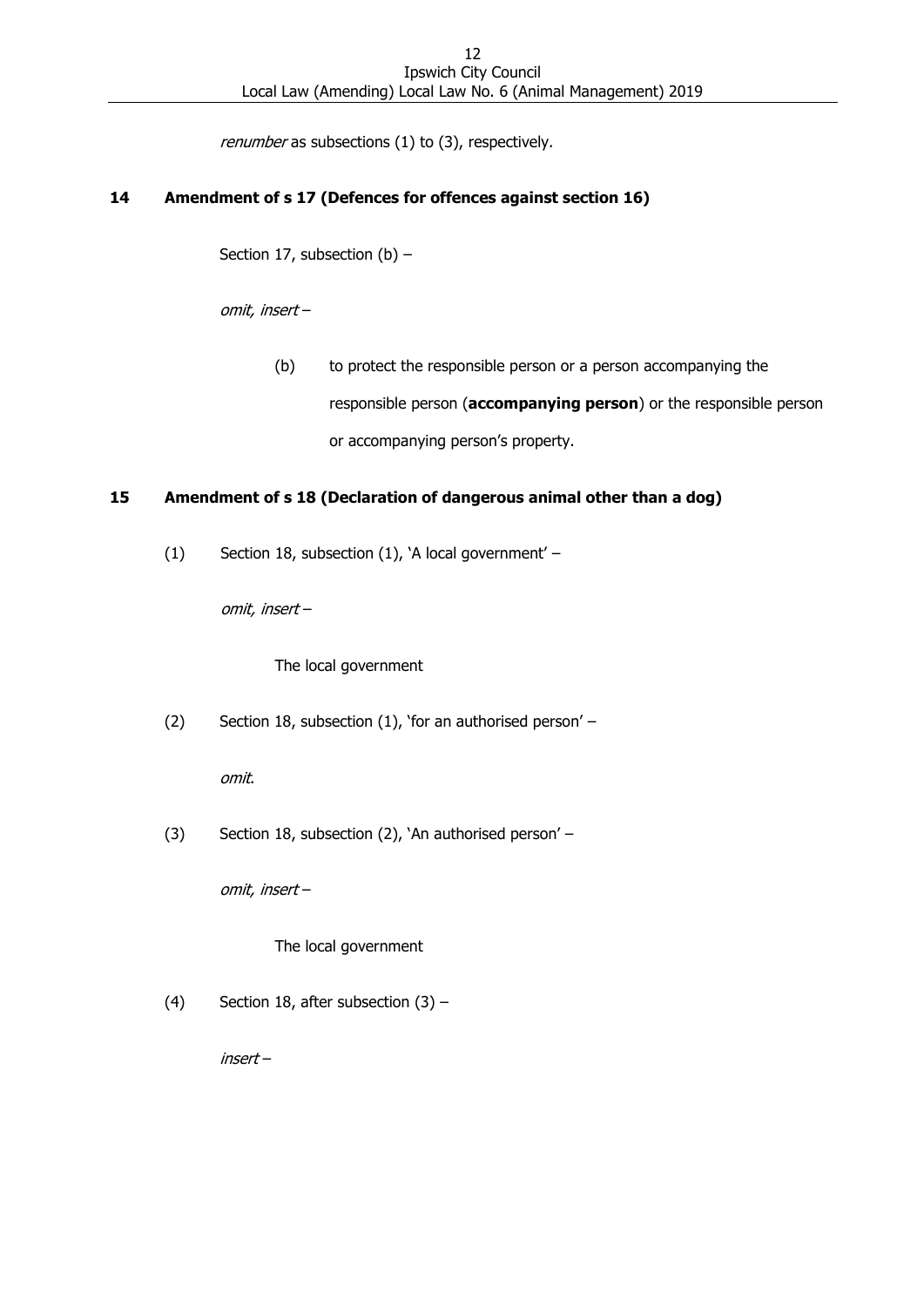(4) A declaration under subsection (2) takes effect at the time the local government gives the responsible person for the animal an information notice under subsection (3).

# <span id="page-12-0"></span>**16 Amendment of s 19 (Power to require owner or responsible person for a dangerous animal to take specified action)**

(1) Section 19, heading, before 'dangerous animal' –

insert –

#### **declared**

(2) Section 19(1), subsection (b), 'secure custody' –

omit, insert –

an enclosure approved by an authorised person

# <span id="page-12-1"></span>**17 Omission of pt 3, div 5 (Removal of animals)**

Part 3, Division 5 –

omit, insert –

**20 Section not used**

## <span id="page-12-2"></span>**18 Amendment of s 21 (Seizure of an animal)**

(1) Section 21, subsections  $(1)$  to  $(2)$  –

omit, insert –

(1) Subsection (2) applies only to the extent that section 125 of the Animal Management (Cats and Dogs) Act 2008 does not apply in relation to an animal that is a dog.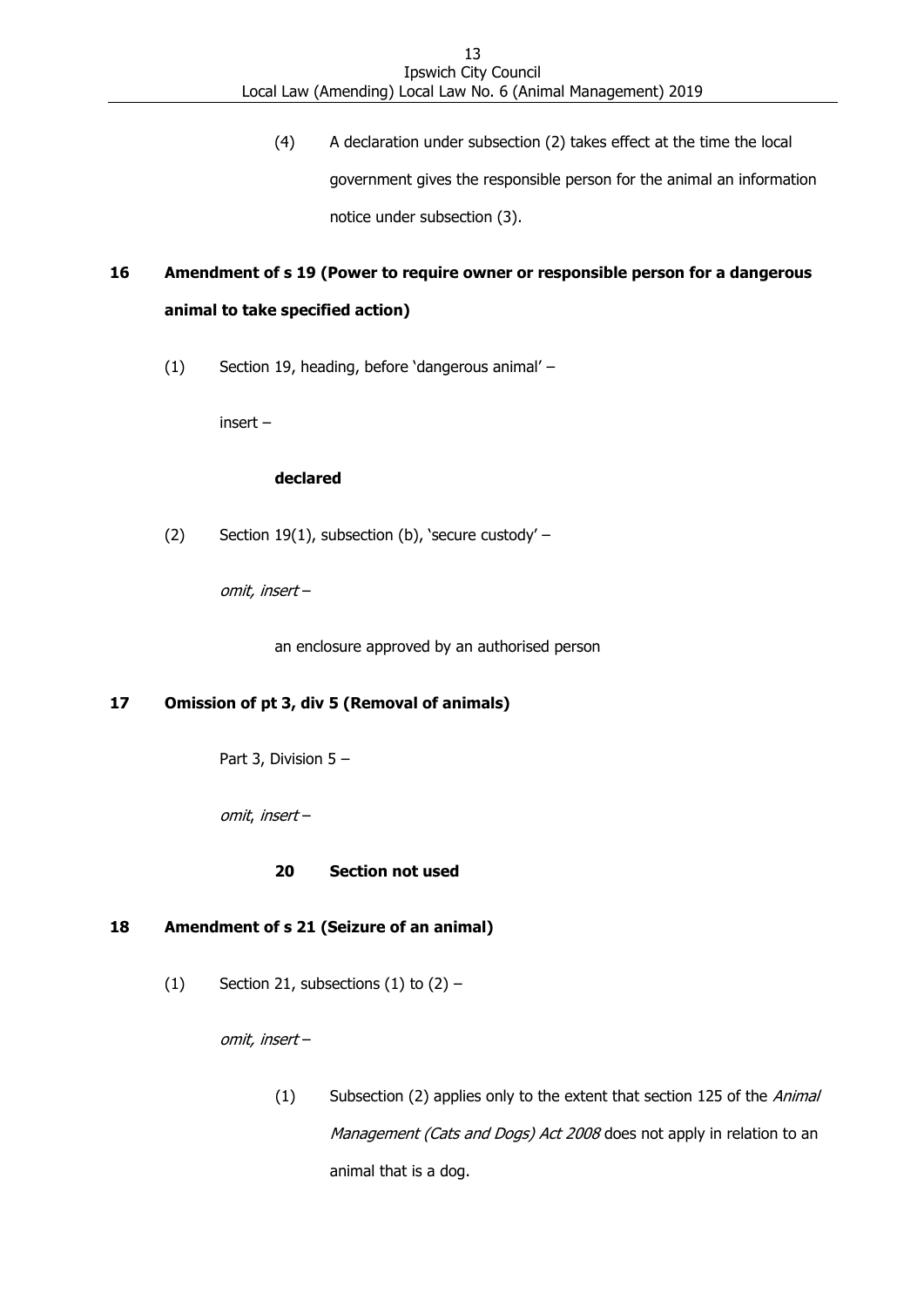- (2) An authorised person may seize an animal in any 1 or more of the following circumstances –
	- (a) the animal is found wandering, including where  $-$ 
		- (i) another person has found the animal wandering and delivered it to an authorised person;
		- (ii) an occupier of private land has found the animal wandering on the land and requested that an authorised person enter the land to seize it;
	- (b) the responsible person for the animal has not complied with a compliance notice or destruction order in relation to the animal;
	- $(c)$  for an animal other than a dog the animal has attacked a person or another animal or engaged in aggressive behaviour;
	- (d) the animal is a prohibited animal;
	- (e) the responsible person for the animal has surrendered it to the local government for rehoming or destruction;
	- (f) the animal is not, in the authorised person's opinion, under effective control; or
	- (g) the animal is a declared dangerous animal.
- (2) Section 21(3), 'The local government' –

omit, insert –

## An authorised person

(3) Section 21, subsections (4) and  $(5)$  –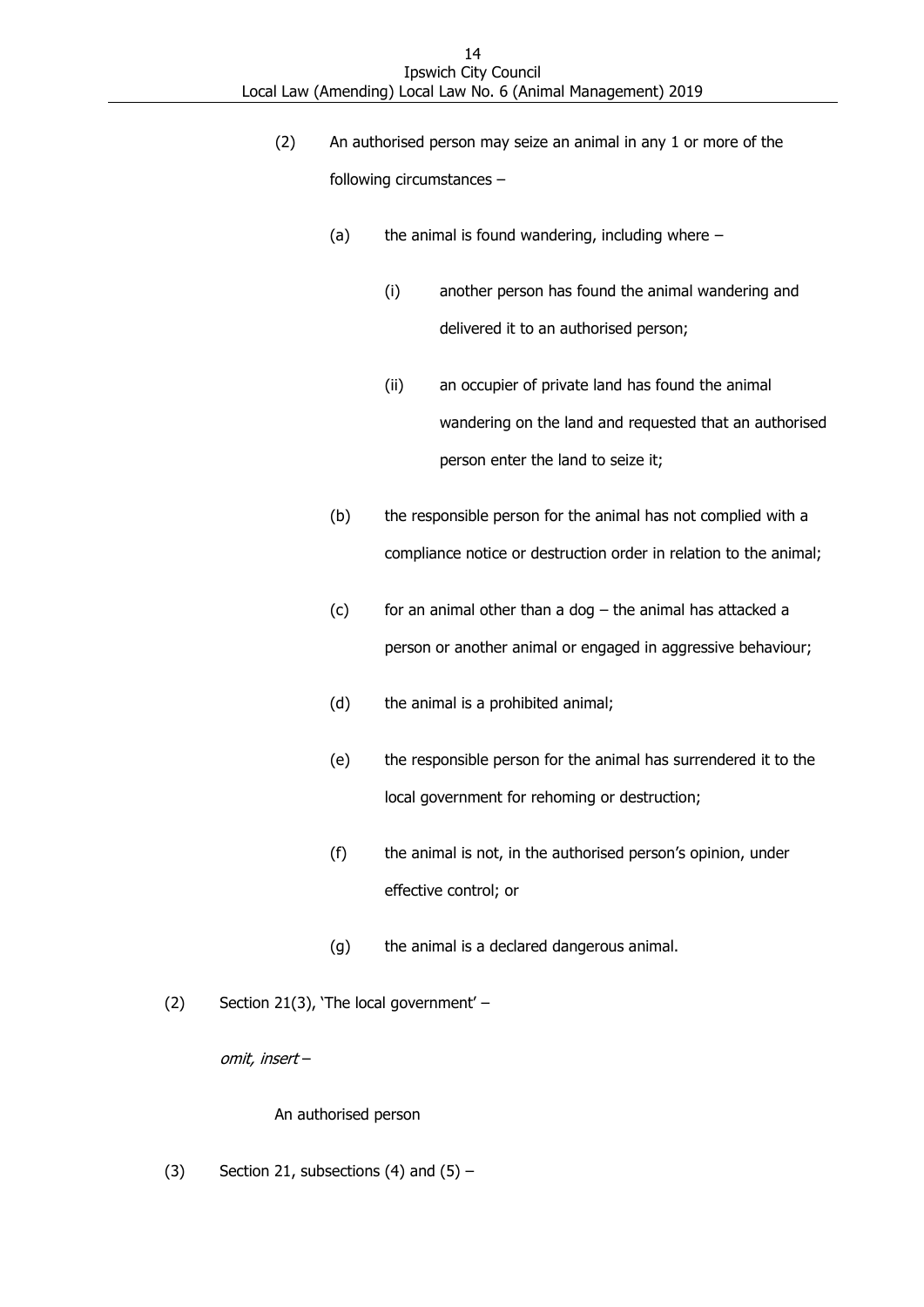omit.

(4) Section 21(6), from 'subsection' to  $'(5)'$  –

omit, insert –

this section

(5) Section 21, subsection  $(6)$  –

renumber as subsection (4)

## <span id="page-14-0"></span>**19 Amendment of s 22 (Immediate return of an animal found wandering)**

(1) Section 22(1)(a),  $21(1)(a)'$  –

omit, insert –

21(2)(a)

(2) Section 22(1)(b), from  $'$  –

omit, insert –

; and

(c) the animal is not a prohibited animal.

# <span id="page-14-1"></span>**20 Insertion of new s 23A**

After section 23 –

insert –

#### **23A What is an impoundment notice**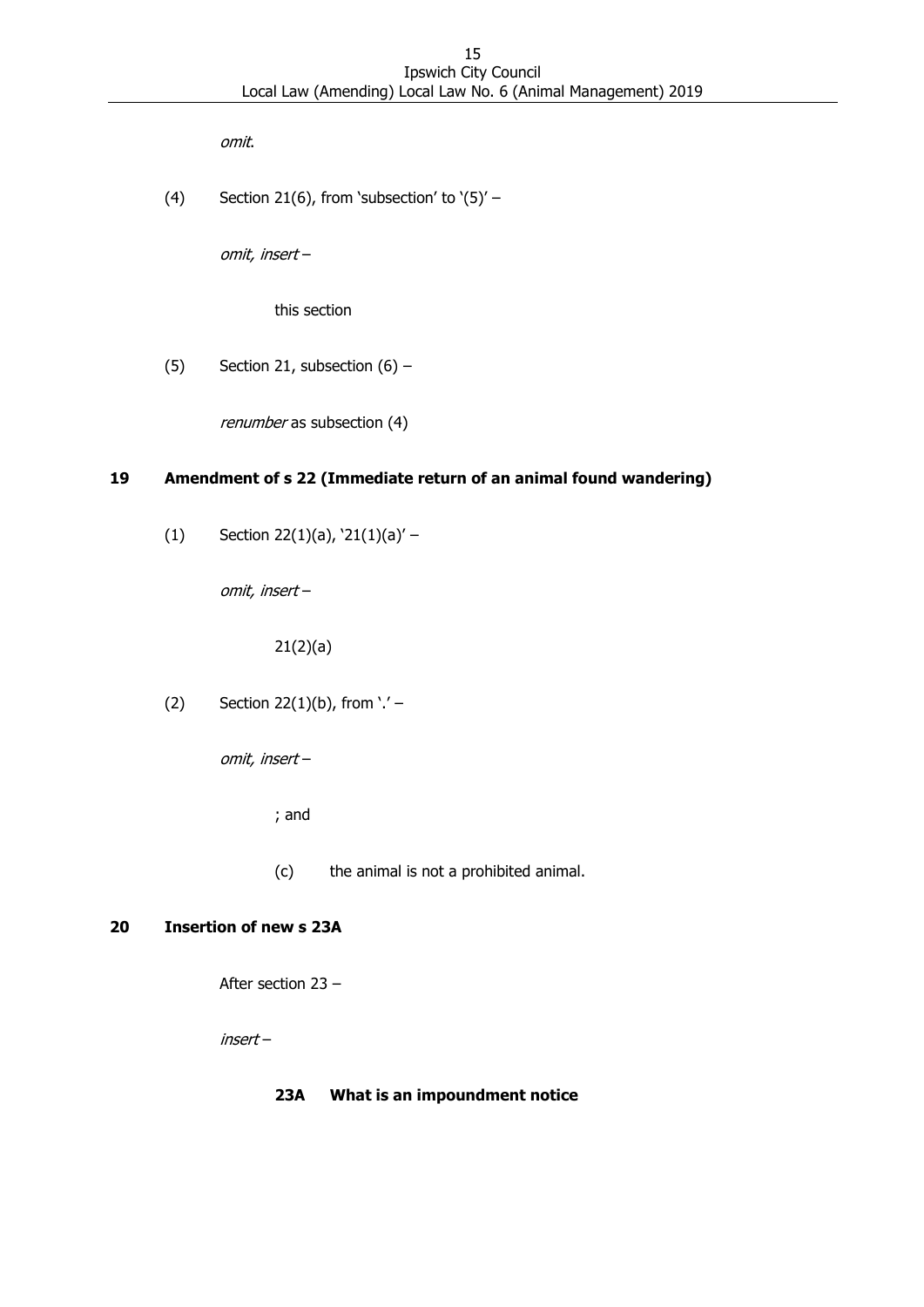An impoundment notice means a written notice given to the owner or

responsible person for an animal, stating that –

- (a) the animal has been impounded; and
- (b) the animal may be reclaimed within the prescribed period

provided that –

(i) the prescribed fee is paid; and

Example of prescribed fee –

The prescribed fee may include –

- the amount incurred by the local government in the seizure and impounding of the animal under Part 5 (Seizure and impounding of animals) of this local law; and
- the amount properly and reasonable incurred by the local government in the care of the animal such as sustenance and veterinary fees.
- (ii) if a permit or registration is required for keeping the animal and the owner or responsible person does not have the permit or registration – the permit or registration is obtained; and
- (iii) if the animal has been seized under section  $21(2)(b)$ (Seizure of an animal) – the owner or responsible person has complied with the relevant compliance notice; and
- (iv) continued retention of the animal is not needed as evidence for a proceeding or proposed proceeding for an offence involving the animal; and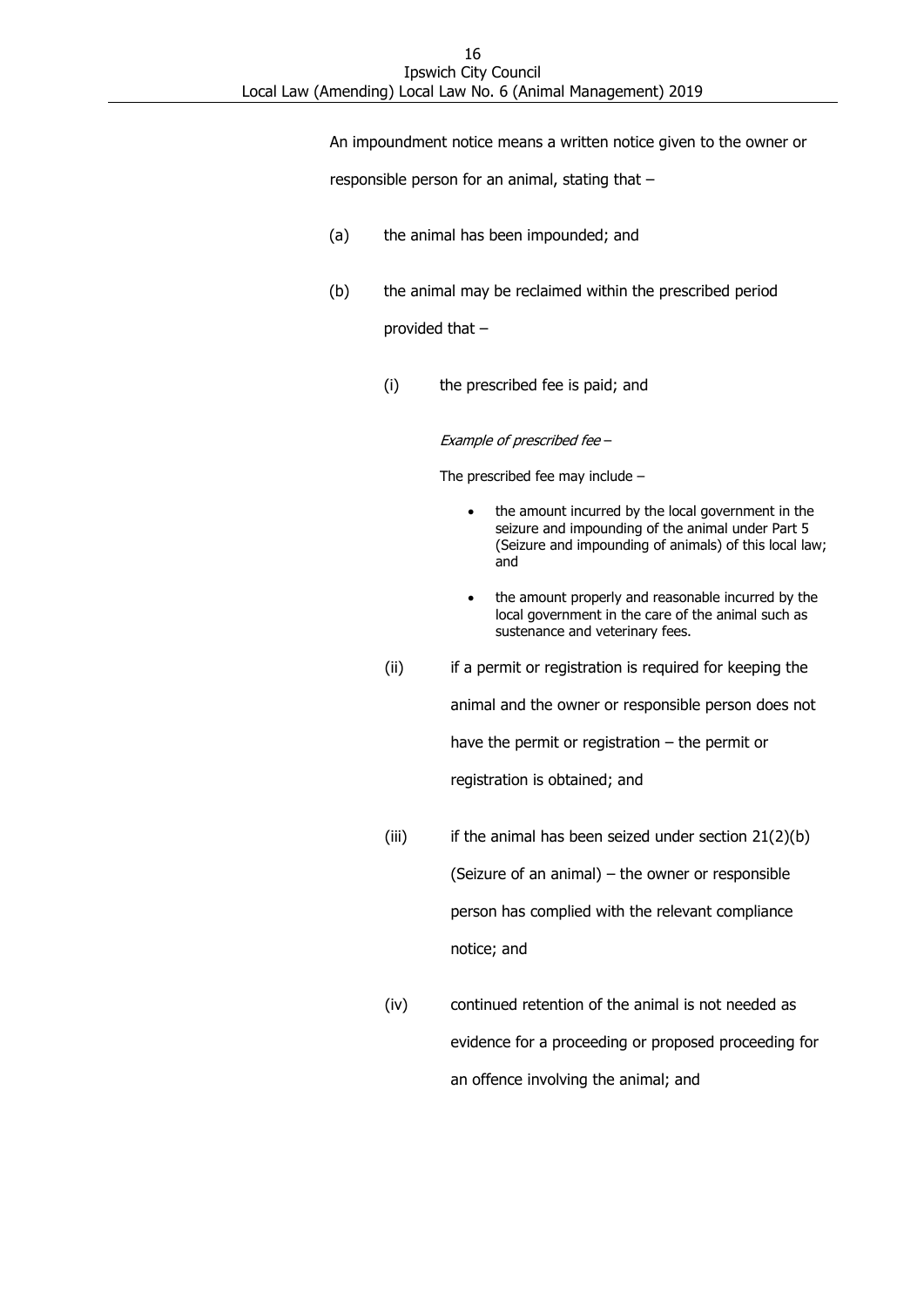(v) the animal may be destroyed without further notice if the animal is not reclaimed within the prescribed period.

# <span id="page-16-0"></span>**21 Amendment of s 24 (Dealing with animal seized and impounded for wandering)**

(1) Section 24, subsection  $(1)$  –

omit.

(1A) Section 24(2), subsection (a),  $21(1)(a)'$  –

omit, insert –

21(2)(a)

(2) Section 24(2), after subsection (b)  $-$ 

insert –

- (c) the animal is not a prohibited animal; and
- (3) Section 24(2), subsection  $(c)$  –

renumber as subsection (d)

(3A) Section 24, subsection  $(3)$ ,  $(4)'$  –

omit, insert –

(3)

(3B) Section 24(3), subsection (a),  $21(1)(a)'$  –

omit, insert –

21(2)(a)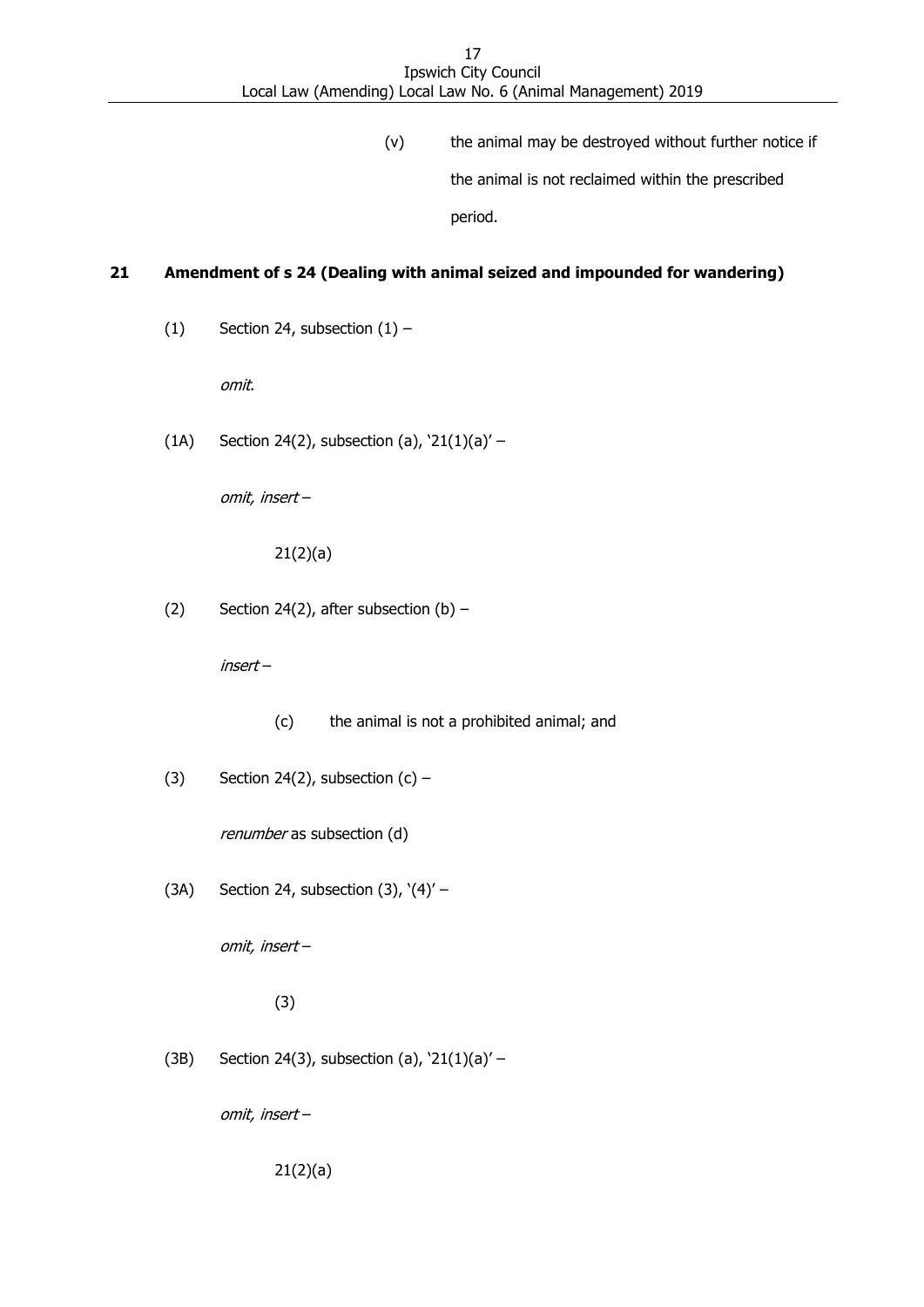(4) Section 24, subsections (2) to  $(4)$  –

renumber as subsections (1) to (3), respectively

# <span id="page-17-0"></span>**22 Amendment of s 25 (Dealing with animal seized and impounded for non-compliance with local law)**

(1) Section 25(1), after 'under section' –

omit, insert –

21(2)(b) (Seizure of an animal).

(2) Section 25(2), subsection (b), 'Part  $6'$  –

omit, insert –

Part 5

# <span id="page-17-1"></span>**23 Amendment of s 26 (Dealing with animal seized and impounded for attacking etc a person or another animal)**

(1) Section 26(1), after 'where'  $-$ 

omit, insert –

–

- (a) an authorised person has impounded an animal under section  $21(2)(c)$ (Seizure of an animal); and
- (b) the animal is not a prohibited animal.
- (2) Section 26(2), from  $24(1)'$  –

omit, insert –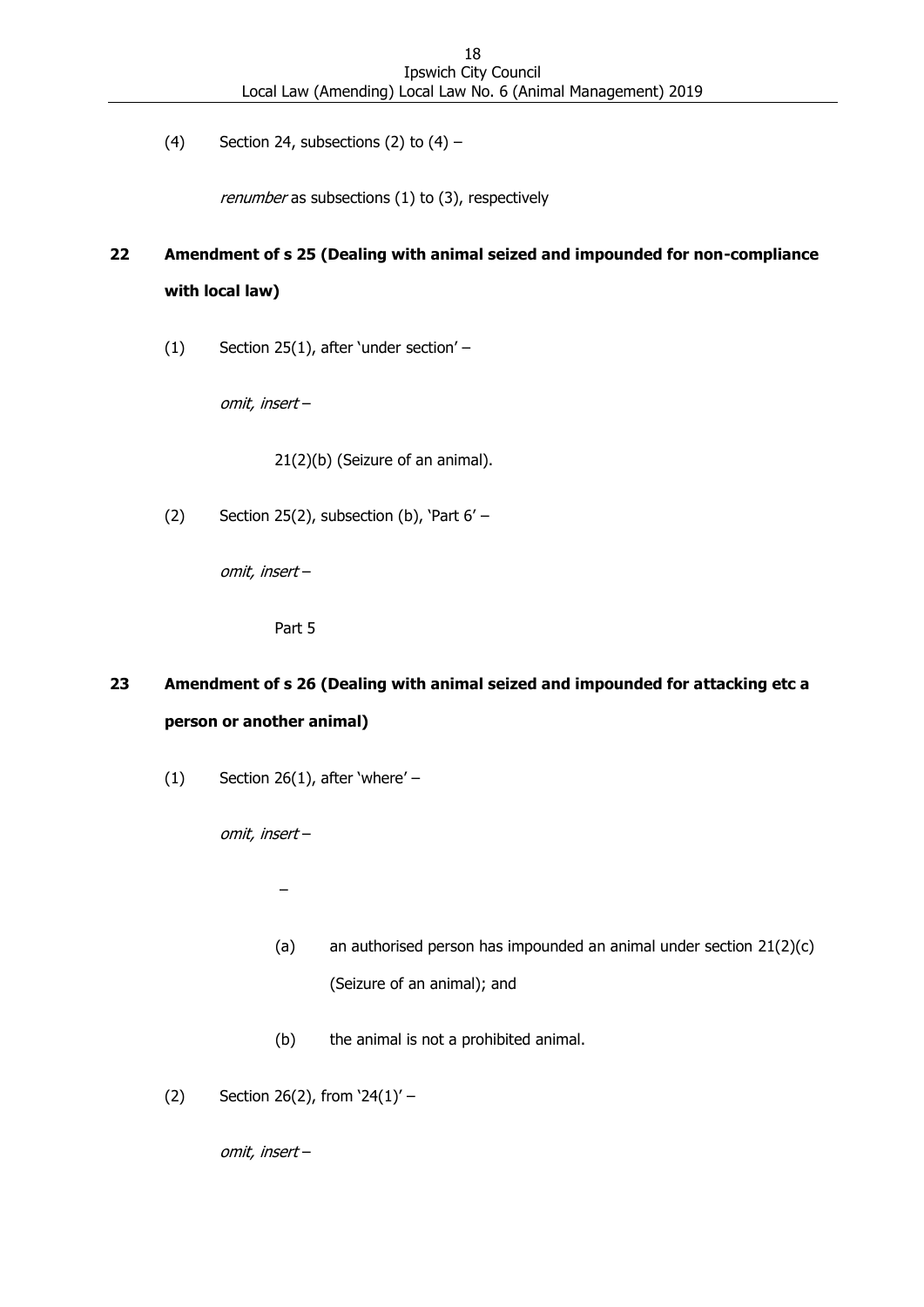23A (What is an impoundment notice).

#### <span id="page-18-0"></span>**24 Insertion of new s 26A**

After section 26 –

insert –

# **26A Dealing with animal seized and impounded where keeping is prohibited**

Where an authorised person has impounded an animal seized under section 21(2)(d) (Seizure of animal), the authorised person may make a destruction order for the animal under section 34.

# <span id="page-18-1"></span>**25 Amendment of s 27 (Reclaiming an impounded animal)**

(1) Section 27(3), subsection (b), after  $\cdot$ ;' -

insert –

or

(2) Section  $27(4)$  –

omit, insert –

- (4) Despite subsection (3), an owner or responsible person for the animal may reclaim the animal under subsection (2) if  $-$ 
	- (a) if subsection  $(3)(a)$  applies in the local government's or an authorised person's opinion, the animal's continued retention as evidence is no longer required; or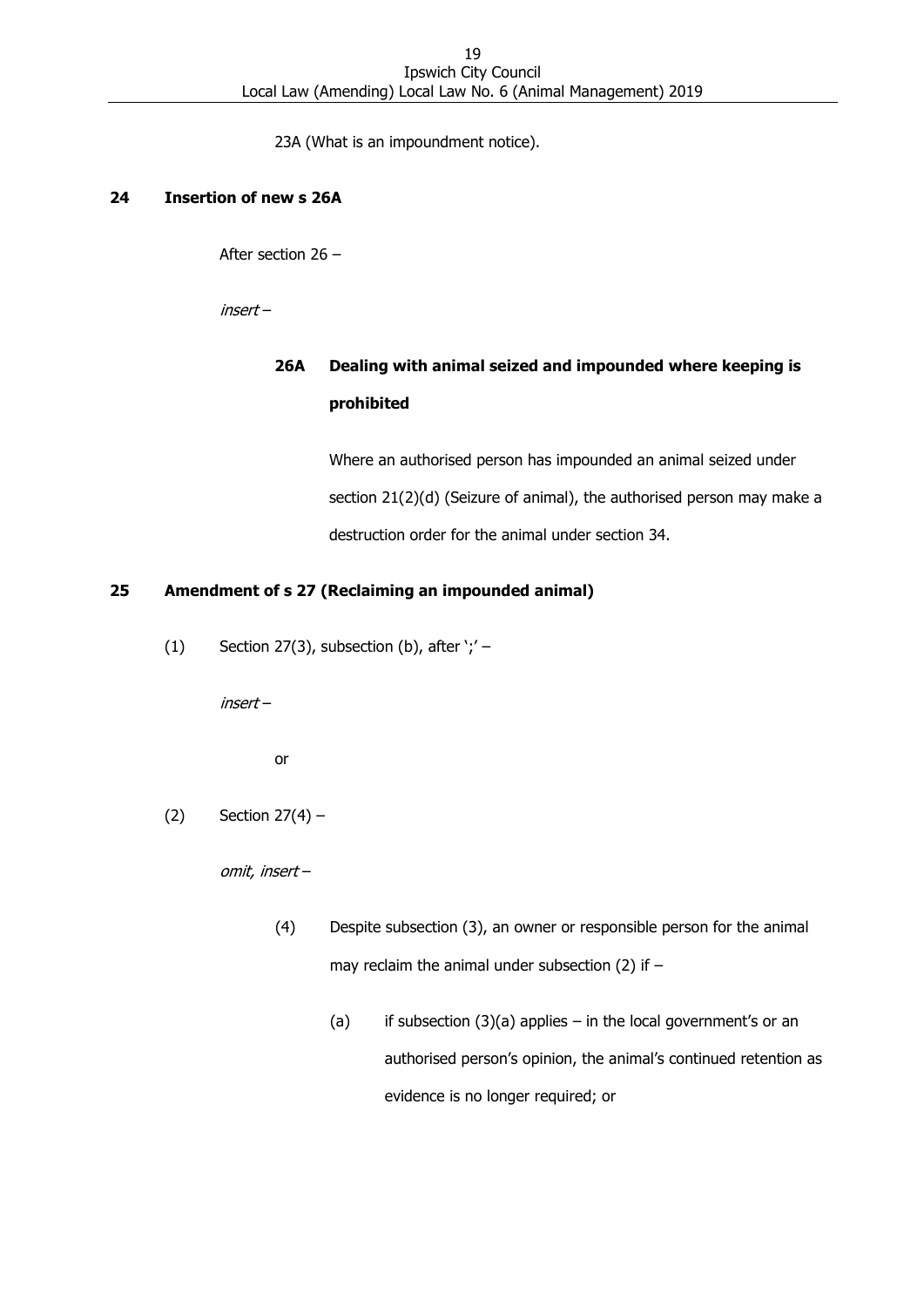- (b) if subsection  $(3)(b)$  applies a review or appeal is made relating to the destruction order and, as a result of the review or appeal, the order is no longer in force; and
- (c) the owner or responsible person has satisfied subsections (2)(b) to (d).

## <span id="page-19-0"></span>**26 Amendment of s 29 (Access to impounded animal)**

Section 29(2), after 'it'  $-$ 

insert –

at

## <span id="page-19-1"></span>**27 Amendment of s 31 (Application of this division)**

(1) Section 31, subsections (a) to  $(e)$  –

omit, insert –

- (a) an impounded animal has not been reclaimed within the prescribed period under sections 27 or 33; or
- (2) Section 31, subsection (f)  $-$

renumber as subsection (b)

# <span id="page-19-2"></span>**28 Amendment of s 32 (Sale or disposal of animals)**

(1) Section  $32(1)(b)$ , subsection (ii), footnote  $12$ ,  $33(1)(b)(vi)'$  –

omit, insert –

33(2)(d)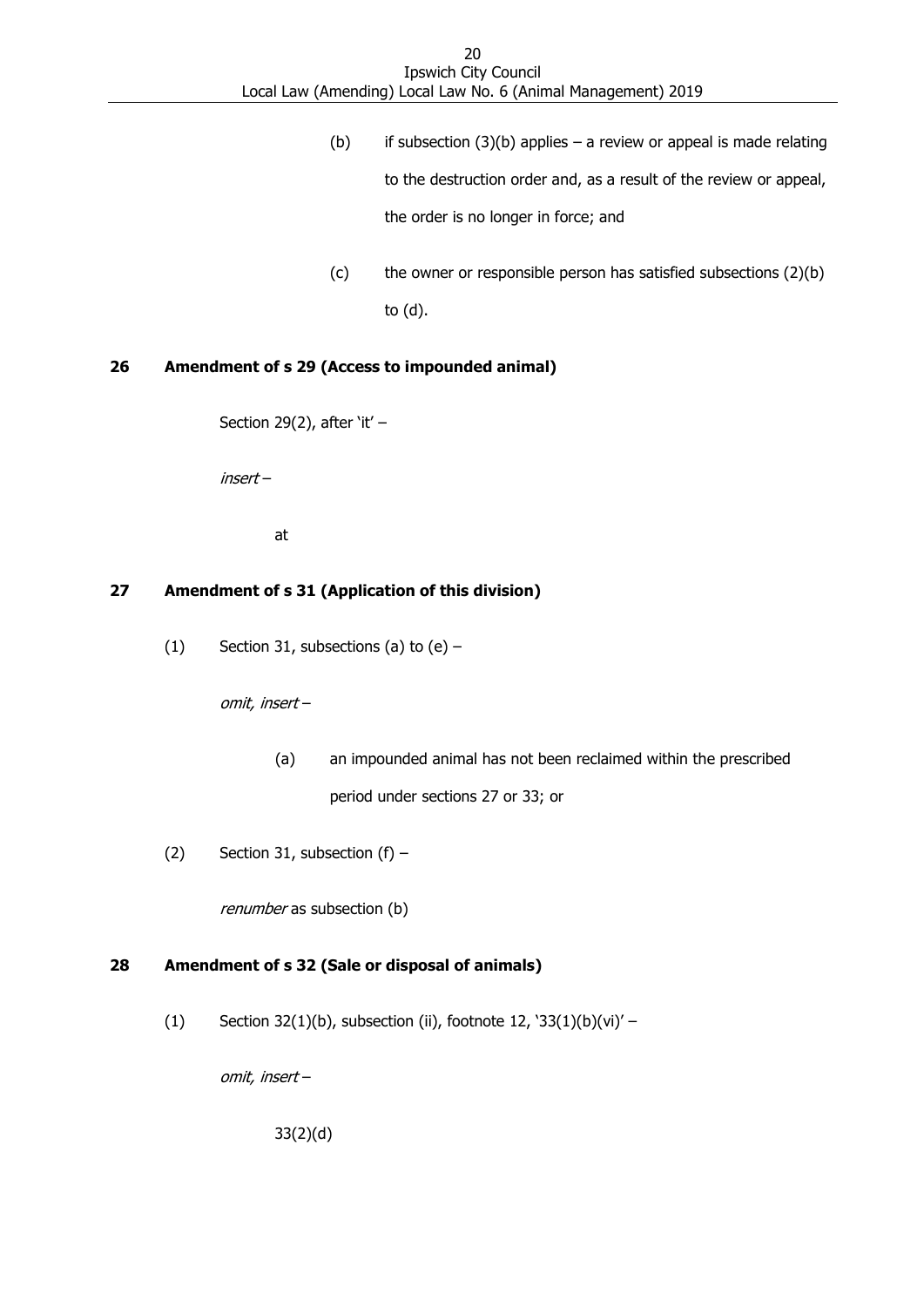(1A) Section 32(4), subsection (c) (commencing 'third...') –

omit.

(1B) Section 32(4), subsection (c), 'fourth' –

omit, insert –

third

(2) Section 32(5), '32(3)' –

omit, insert –

32(4)(c)

(3) Section 32, after subsection  $(6)$  –

insert –

(7) If the local government sells, transfers or gives an animal under subsections  $(1)(a)$ ,  $(1)(b)$  or  $(6)$ , the person who purchases or is transferred or given the animal will become the owner.

## <span id="page-20-0"></span>**29 Insertion of new s 32A**

After section 32 –

insert –

#### **32A Civil remedy**

If a sale or disposal of an animal under section 32 does not realise a sufficient amount to pay any prescribed fee owing to the local government in relation to the animal, the local government may recover the shortfall as a debt.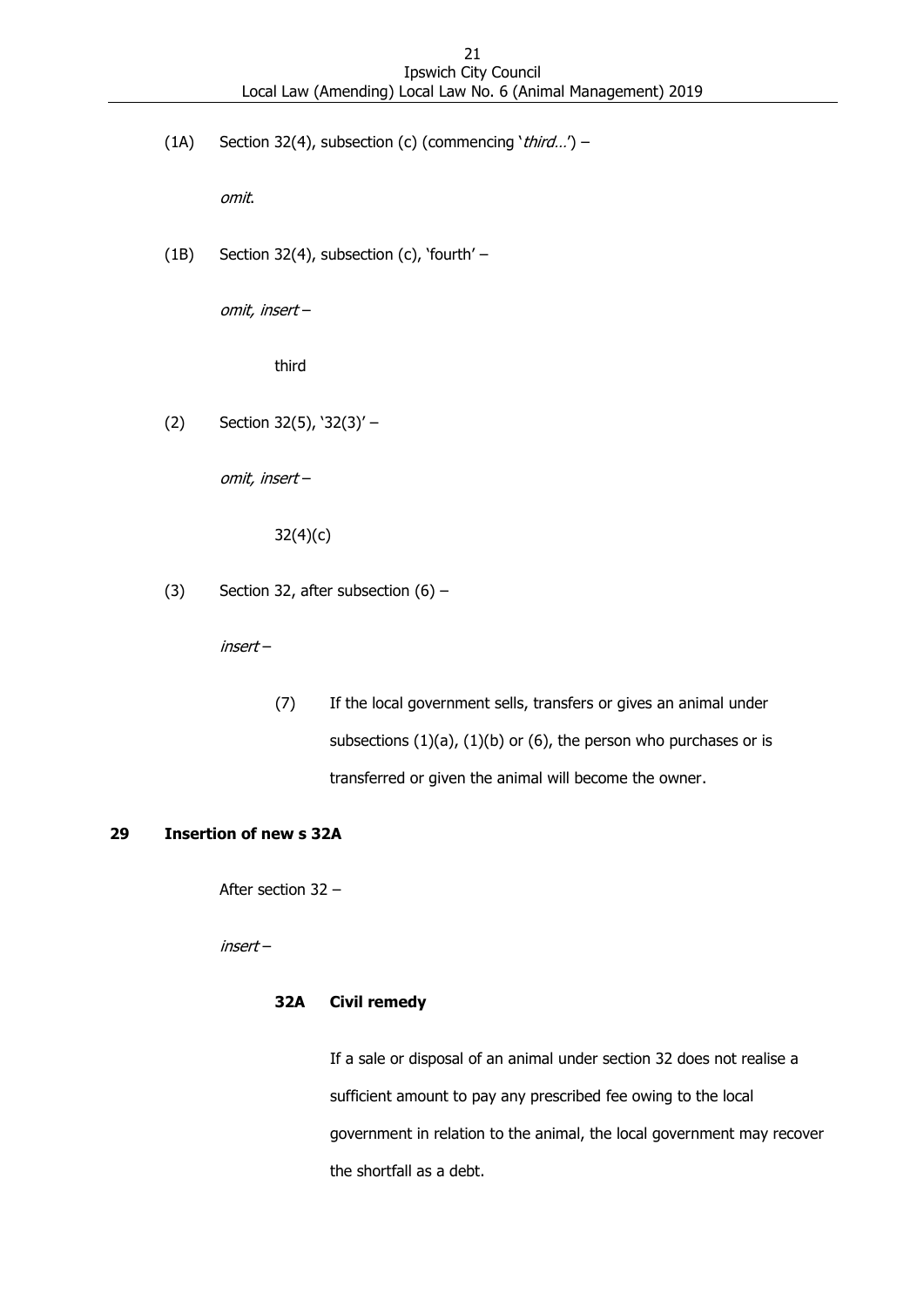#### <span id="page-21-0"></span>**30 Insertion of new s 32B**

After Part 5, heading –

insert –

#### **32B Application of Part**

This part does not apply to a regulated dog.<sup>3</sup>

## <span id="page-21-1"></span>**31 Amendment of pt 5, div 1, hdg (Destruction of animals)**

Part 5, Division 1, heading, after 'animals' –

insert –

## **following notice**

## <span id="page-21-2"></span>**32 Amendment of s 33 (Destruction of animals)**

(1) Section 33, heading –

omit, insert –

## **Destruction orders**

(2) Section 33, subsections  $(1)$  to  $(3)$  –

omit, insert –

-

(1) The local government may make an order (a **destruction order**) stating the local government proposes to destroy an animal on a date which is no earlier than 10 business days after the order is given.

<sup>&</sup>lt;sup>3</sup> The destruction of a regulated dog is provided for in the Animal Management (Cats and Dogs) Act 2008.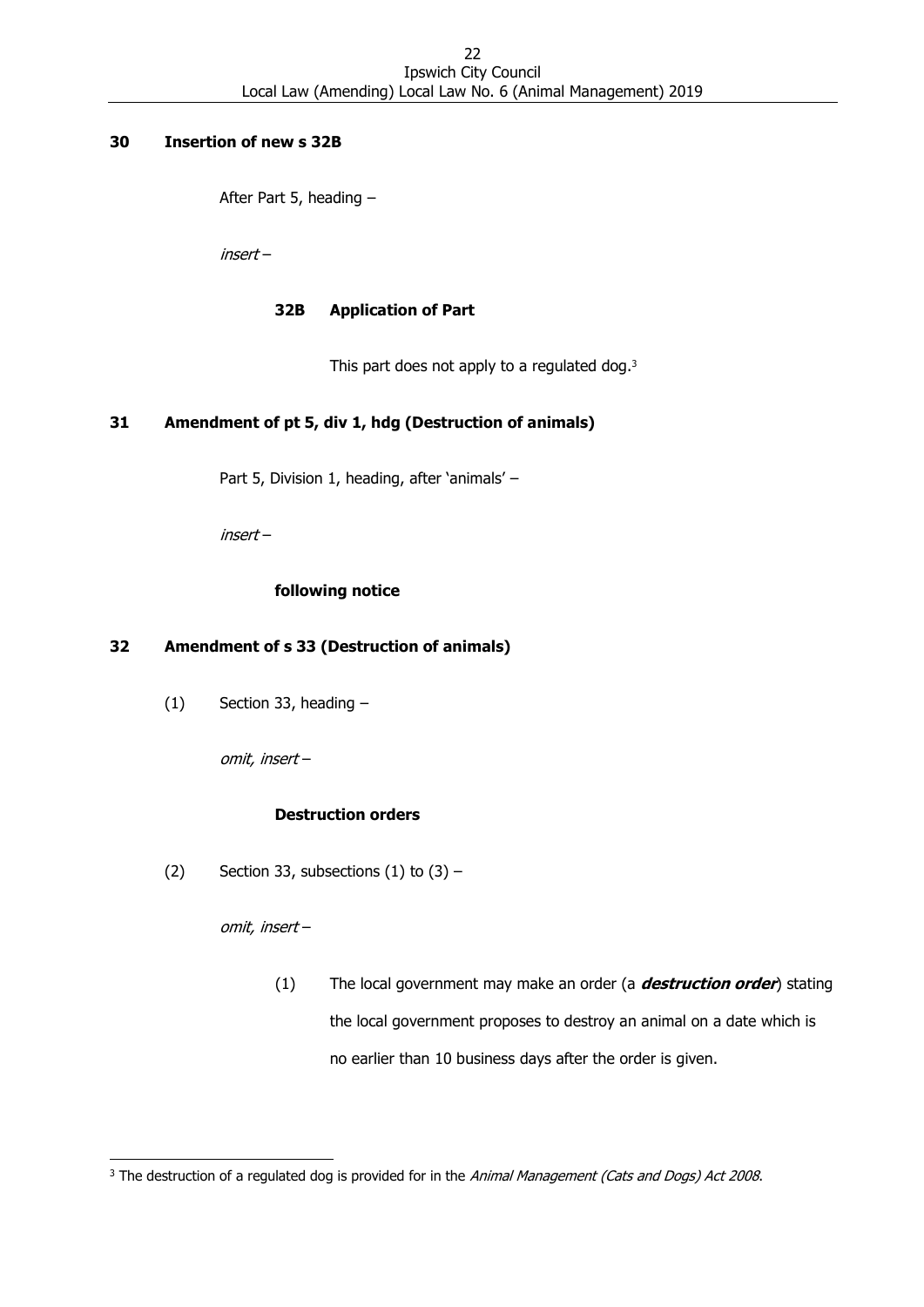- (2) A destruction order may only be made in 1 or more of the following circumstances –
	- (a) the animal has attacked, threatened to attack or engaged in aggressive behaviour; or
	- (b) the animal has been seized and impounded more than 3 times within a 12 month period; or
	- (c) the animal is a declared dangerous animal; or
	- (d) the animal has not been reclaimed within 10 business days or a prescribed period specified in this local law or a subordinate local law.
- (3) The destruction order must
	- (a) be served on a person who owns, or is a responsible person for, the animal; and
	- (b) include, or be accompanied by, an information notice.
- (3) Section 33(5), after subsection (a)  $-$

omit, insert –

- (b) the order is still in force; and
- <span id="page-22-0"></span>(c) no application has been made against the order.

## **33 Insertion of new pt 5, div 1A**

After section 33 –

insert –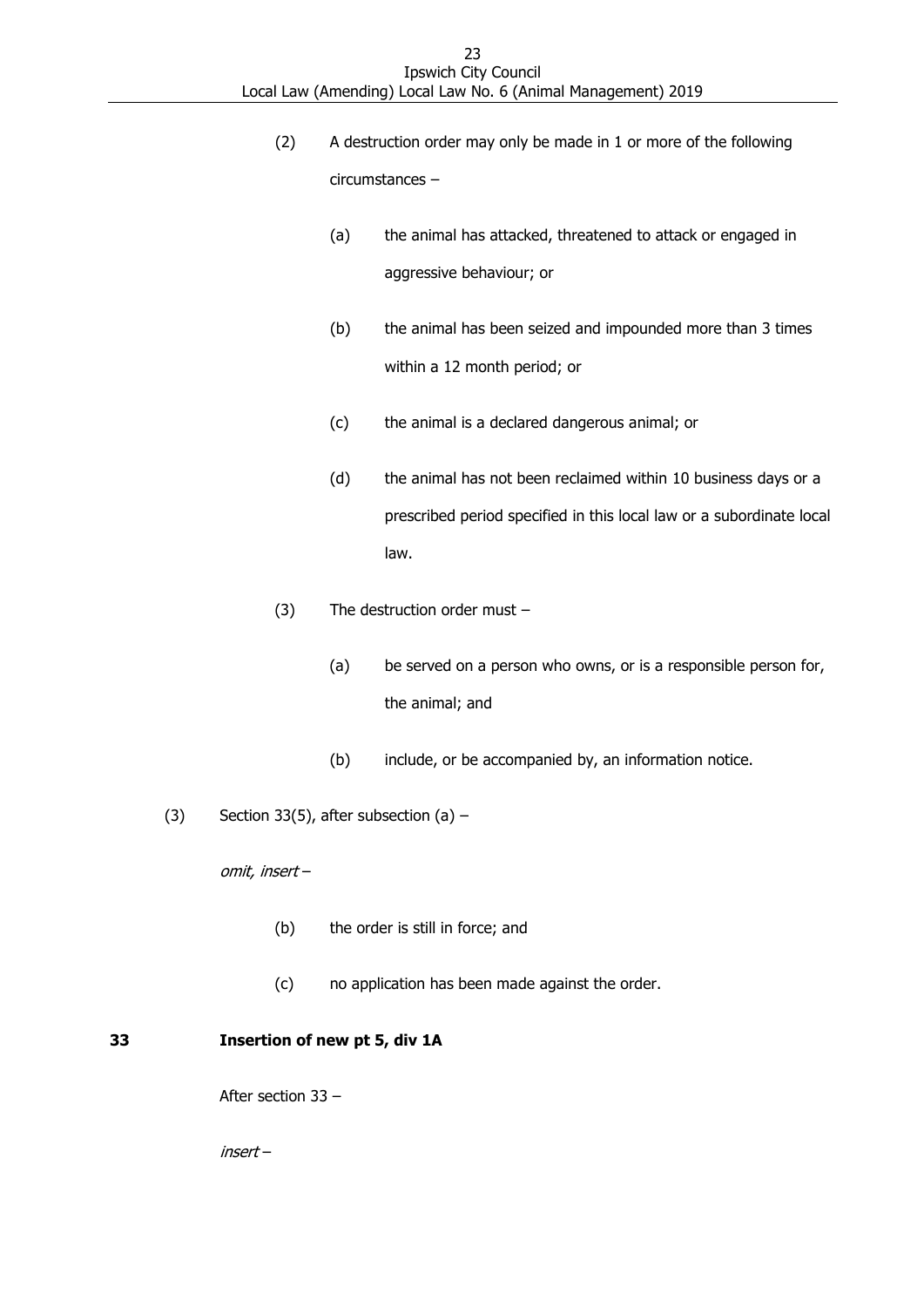## **Division 1A Destruction of animals without notice**

## **33A Destruction of animals without notice**

- (1) This section applies where an authorised person has seized an animal under this local law or another law.
- (2) The authorised person may, without notice, immediately destroy the animal if –
	- (a) the authorised person reasonably believes the animal is dangerous and the authorised person cannot control it; or
	- (c) the animal is feral; or
	- (d) the animal is a prohibited animal; or
	- (e) a written request is received from the owner of the animal; or
	- (f) the animal is suffering from an incurable disease, or is so injured or emaciated that full recovery is unlikely; or
	- (g) the animal cannot be sold under section 32 (Sale or disposal of animals).

#### <span id="page-23-0"></span>**34 Amendment of s 34 (Appealable decisions)**

Section 34 –

omit, insert –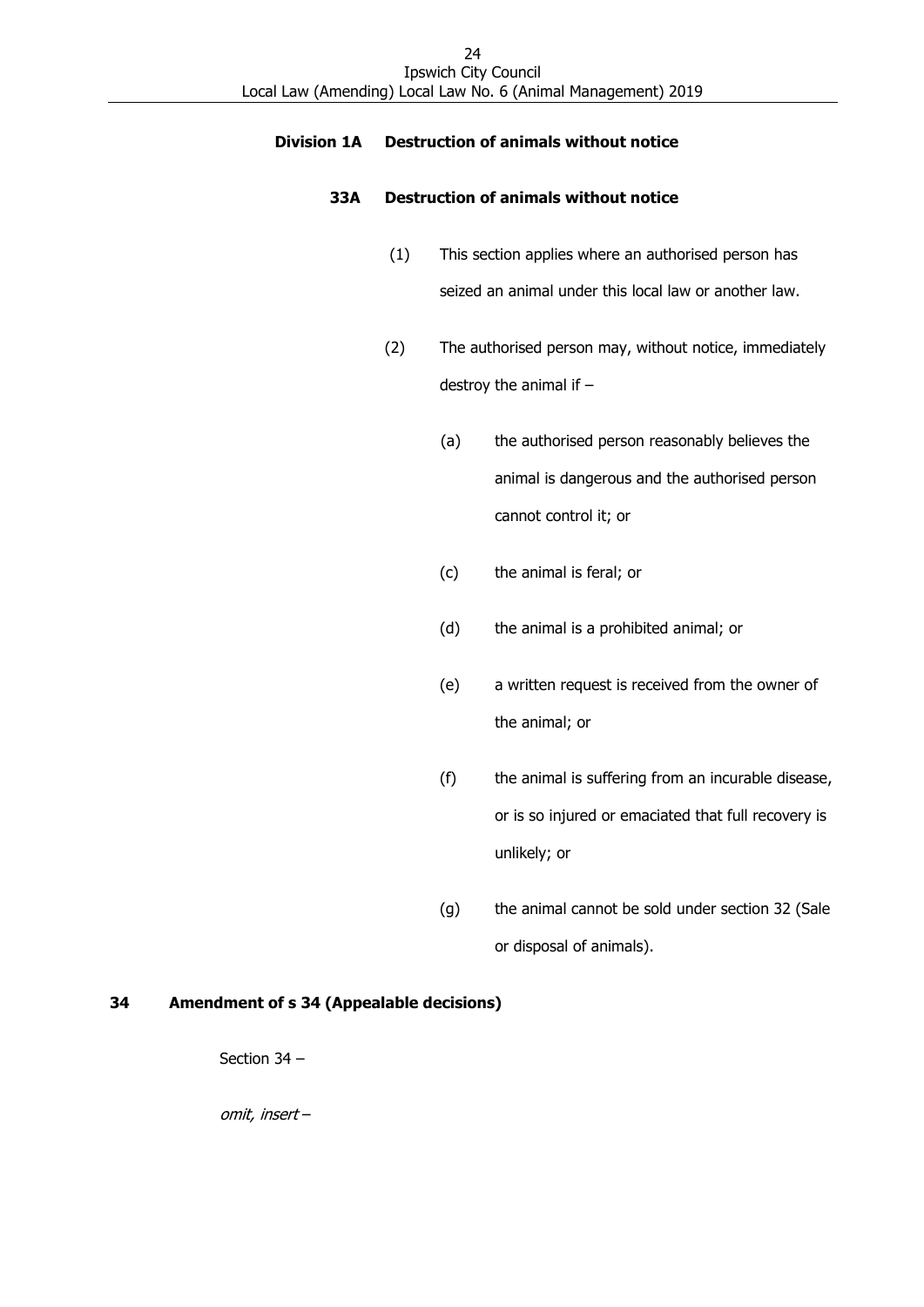An owner or responsible person for an animal the subject of a destruction order may appeal to the Magistrates Court against the decision to make the destruction order.

# <span id="page-24-0"></span>**35 Amendment of s 35 (Starting appeal)**

(1) Section 35, subsection  $(1)$  –

omit.

(2) Section 35, after subsection  $(3)$  –

insert –

- (3) However, the court may, at any time, extend the time for filing the notice of appeal.
- (4) The notice of appeal must state fully the grounds of the appeal and the facts relied on.
- (3) Section 35, subsections (2) and  $(3)$  –

renumber as subsections (1) and (2).

## <span id="page-24-1"></span>**36 Insertion of new s 35A**

After section 35 –

insert –

## **35A Hearing procedures**

- (1) In deciding an appeal, the Magistrates Court—
	- (a) has the same powers as the local government; and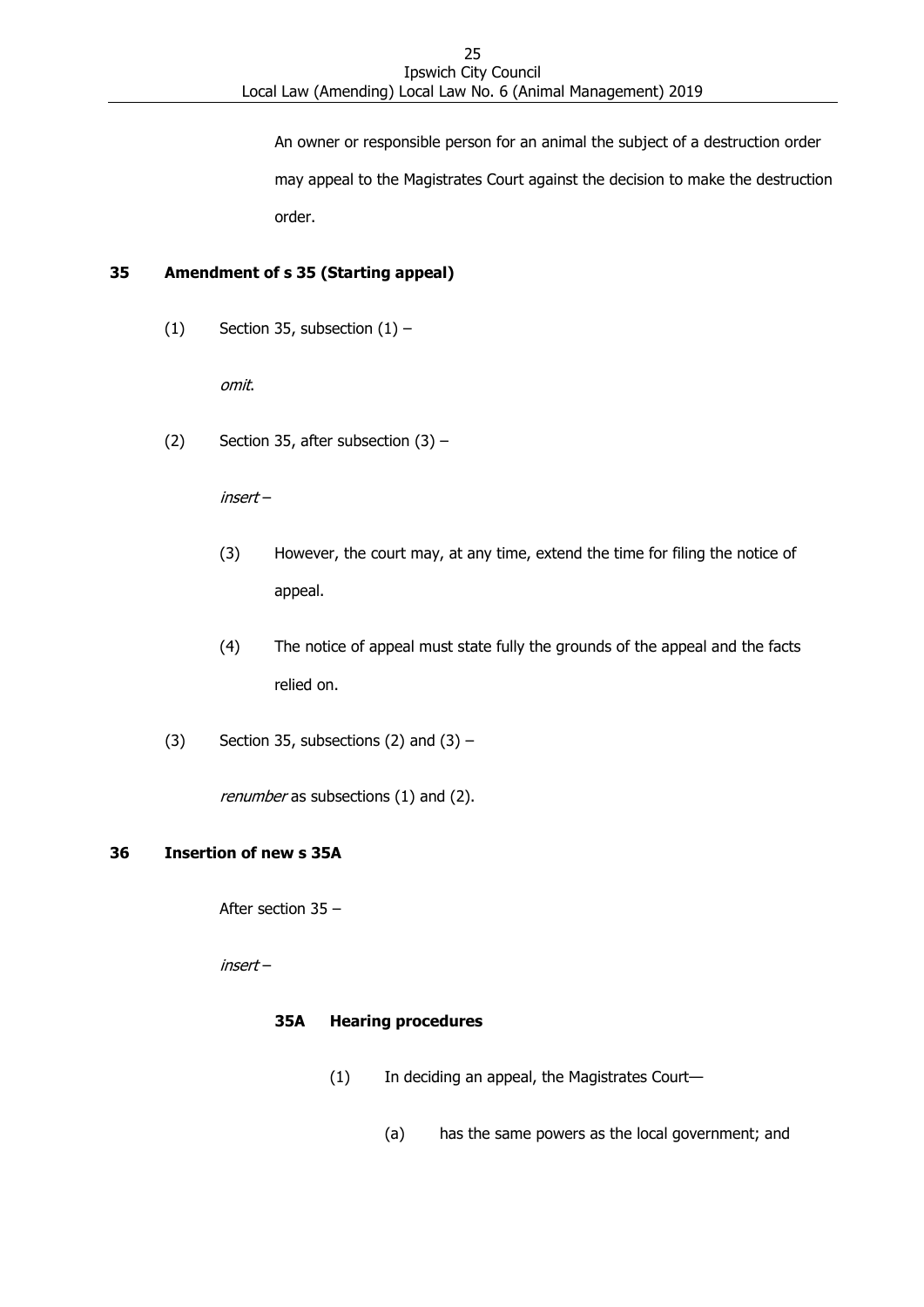- (b) is not bound by the rules of evidence; and
- (c) must comply with natural justice.
- (2) An appeal is by way of rehearing, unaffected by the decision appealed against.

#### <span id="page-25-0"></span>**37 Amendment of s 37 (Powers of Court on appeal)**

(1) Section 37(1), subsections (a) and (b)  $-$ 

omit, insert –

- (a) confirm the decision appealed against; or
- (b) set aside the decision and substitute another decision.
- (2) Section 37(2), 'quash the destruction order' –

omit, insert –

set aside a decision to make a destruction order

(3) Section 37, after subsection  $(2)$  –

insert –

- (3) If the court substitutes another decision, the substituted decision is, for the purposes of this local law, other than this part, taken to be the decision of the local government.
- (4) Section 37(3), 'quashes' –

omit, insert –

sets aside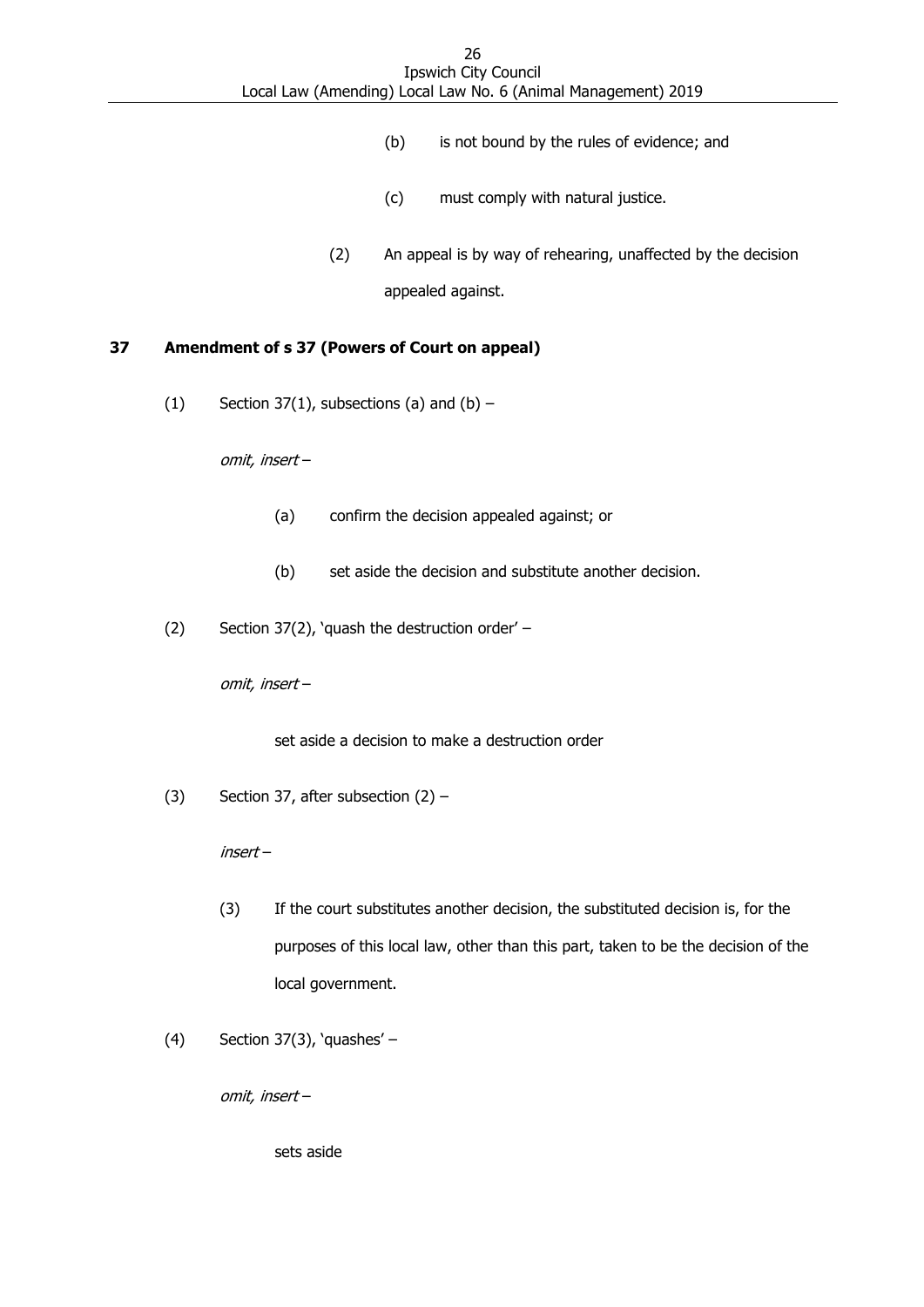(5) Section 37(4), after 'confirms' –

insert –

a decision to make

(6) Section 37, subsections (3) to  $(4)$  –

renumber as subsections (4) and (5), respectively

#### <span id="page-26-0"></span>**38 Insertion of new s 37A**

After section 37 –

insert –

# **37A Withdrawal of appeal**

The owner or responsible person of an animal may withdraw an appeal against a decision to make a destruction order at any time prior to the hearing of the appeal.

#### <span id="page-26-1"></span>**39 Insertion of new s 37B**

Before Part 6 –

insert –

#### **37B Appeal to District Court**

An appeal lies to a District Court from a decision of the Magistrates Court, but only on a question of law.

# <span id="page-26-2"></span>**40 Amendment of s 38 (Sale of animals)**

Section 38, after 'for sale.' –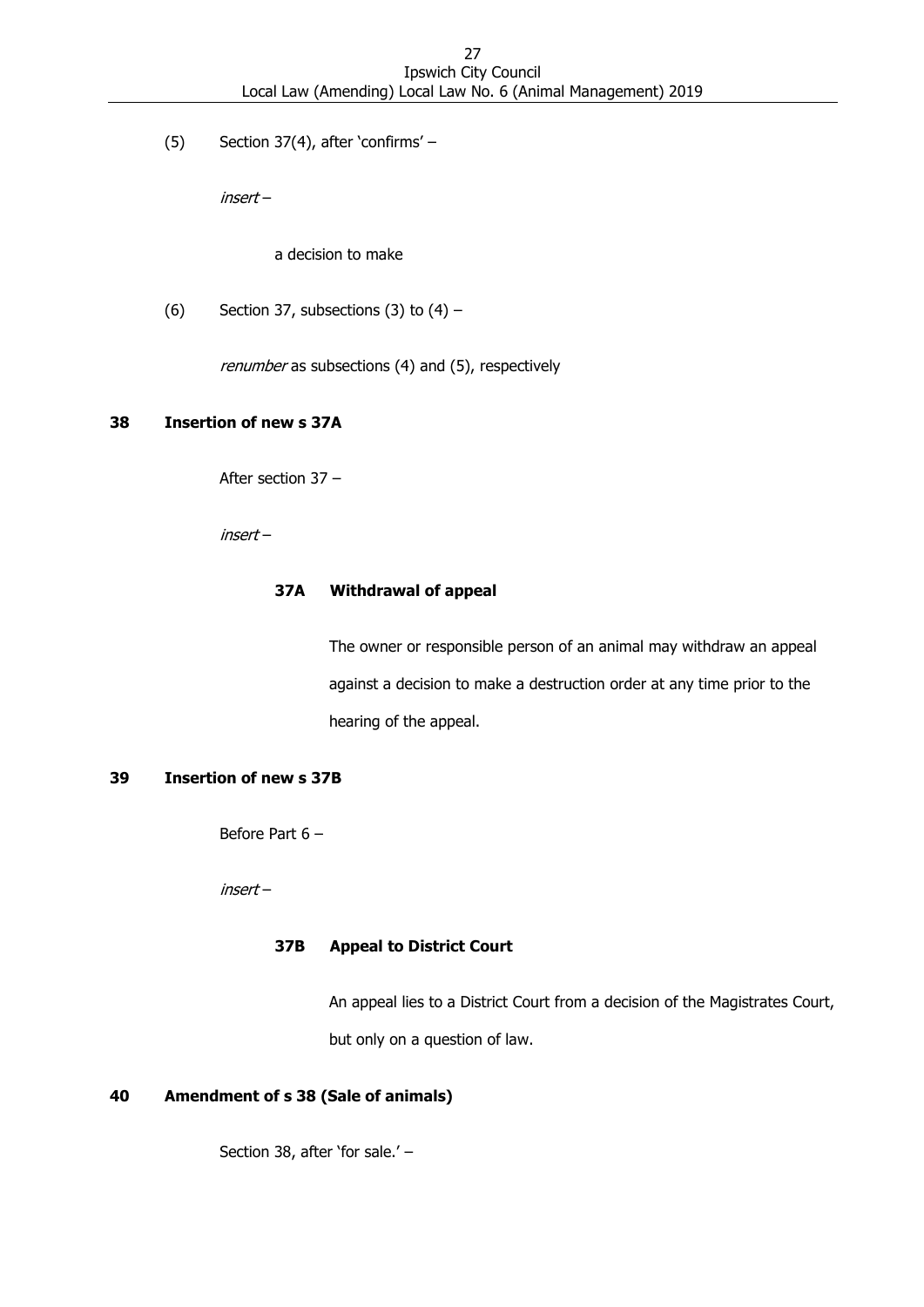insert footnote –

Any conditions specified in a subordinate local law are in addition to requirements of the Animal Management (Cats and Dogs) Act 2008 in relation to the supply of cats and dogs.

## <span id="page-27-0"></span>**41 Amendment of s 40 (Subordinate local laws)**

(1) Section 40, subsection (e), 'section 9' –

omit, insert –

section 8

(2) Section 40, subsection (k), before 'dangerous animal pursuant' –

insert –

declared

(3) Section 40, subsection (l), before 'dangerous animal pursuant' –

insert –

## declared

(4) Section 40, subsection (l), before 'dangerous animal to take' –

insert –

declared

(5) Section 40, subsection  $(t)$  –

omit.

(6) Section 40, subsection (v), '; and; -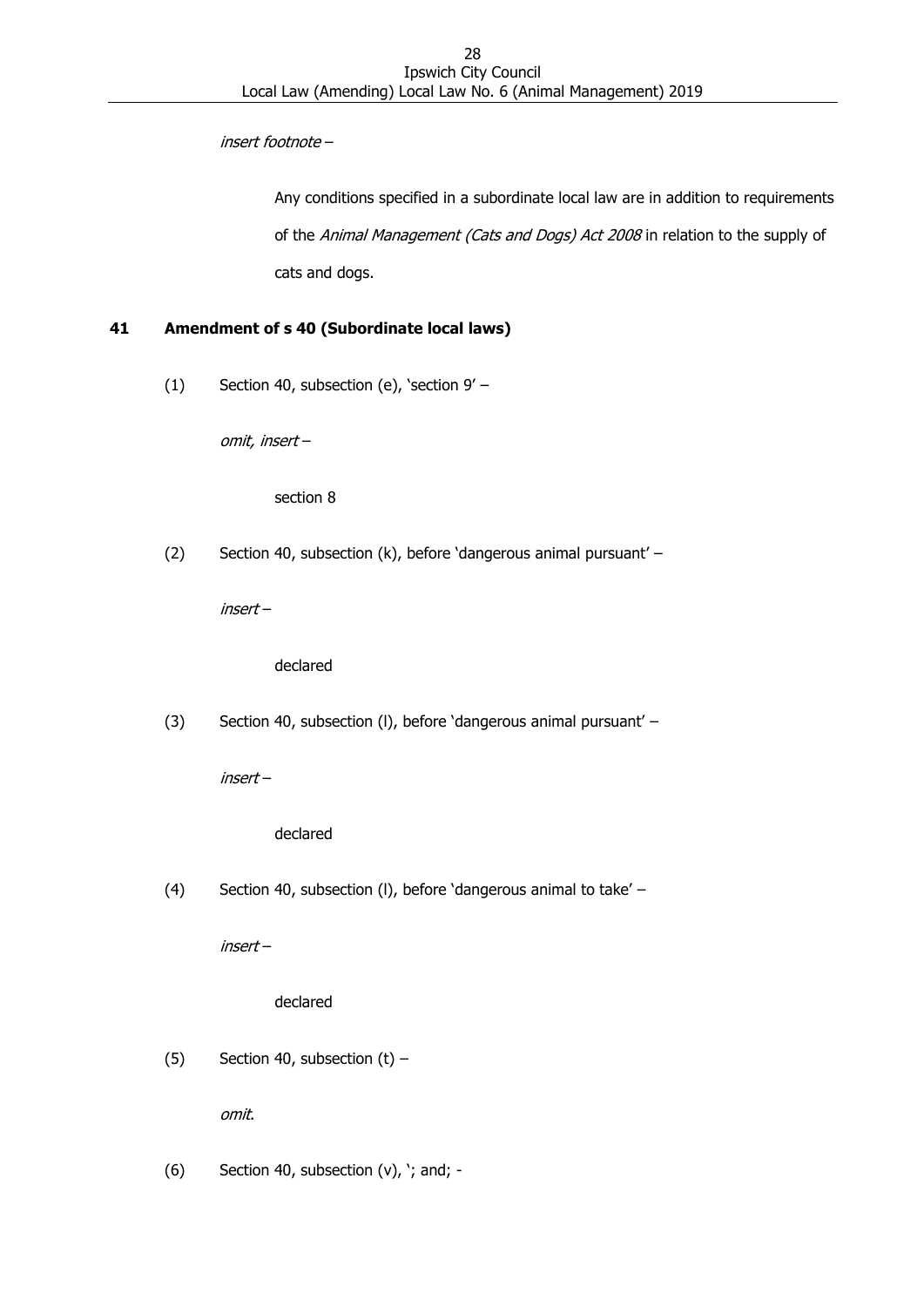omit, insert –

.

(7) Section 40, subsection  $(w)$  –

omit.

(8) Section 40, subsections (u) to  $(v)$  –

renumber as subsections (t) to (u), respectively

#### <span id="page-28-0"></span>**41A Amendment of s 41 (Repeals)**

Section 41 –

omit, insert –

The following Local Laws are repealed –

- (a) Local Law No. 3 (Impounding Animals) 1996, gazetted 22 March 1996;
- (b) Local Law No.4 (Keeping and Control of Animals) 1998, gazetted 27 November 1998; and
- (c) Local Law No.7 (Dogs) 2005, gazetted 18 February 2005.

#### <span id="page-28-1"></span>**42 Insertion of new s 43**

Before Schedule –

insert –

#### **43 Historical declaration by authorised person**

Any declaration made by an authorised person under section 18(2) before the commencement of Local Law (Amending) Local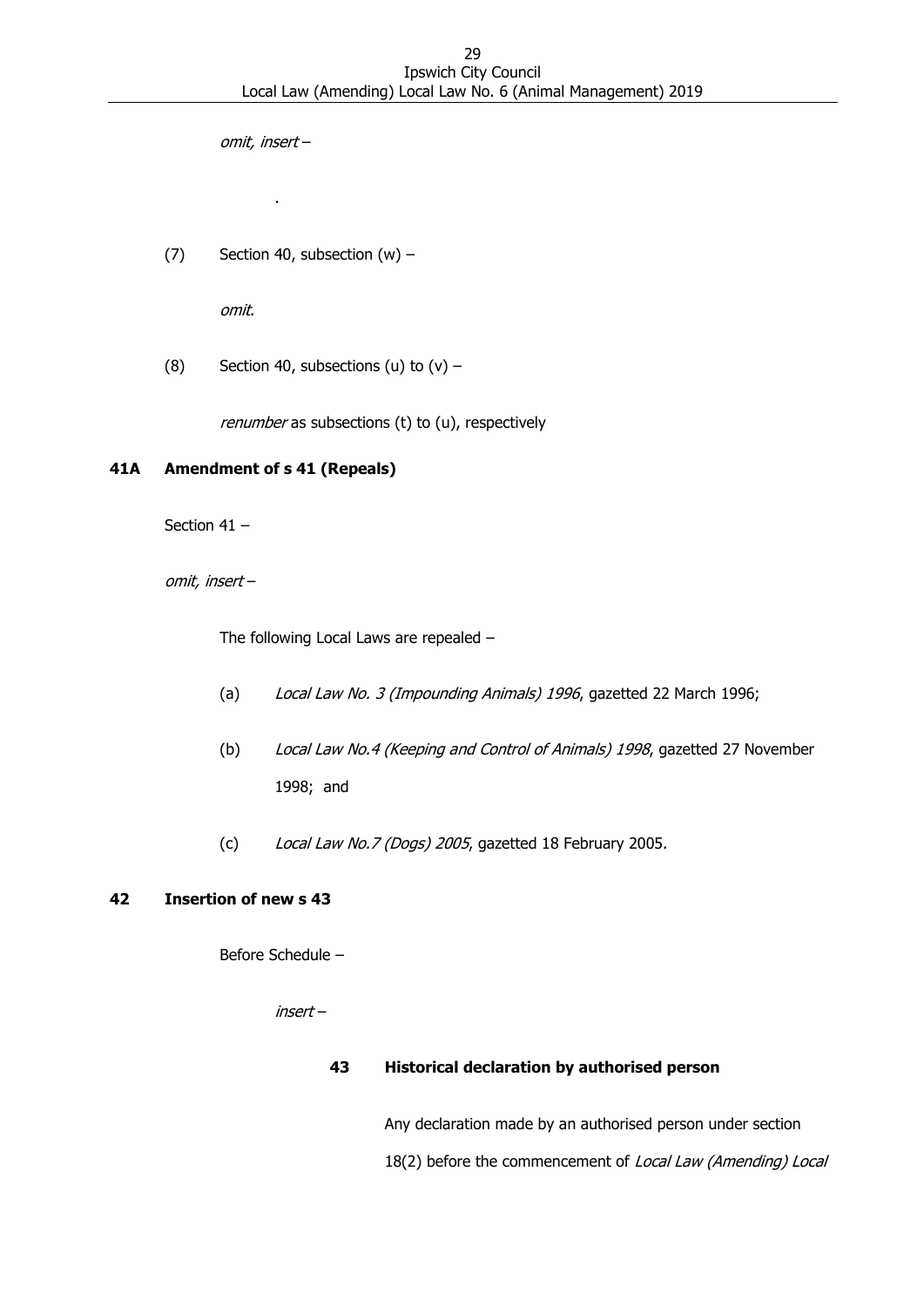Law No. 6 (Animal Management) 2019 is taken to be a

declaration of the local government after commencement of that

amending local law.

#### <span id="page-29-0"></span>**43 Amendment of Schedule (Dictionary)**

(1) Schedule –

insert –

destroy, an animal, includes causing it to be destroyed.

destruction order see section 33(1).

**dog off-leash area** see section 12(1).

(2) Schedule, definition *animal*, *`Apiary Act 1982' –* 

omit, insert –

Biosecurity Act 2014

(3) Schedule, definition *approved form* -

omit.

(4) Schedule, definition *compliance notice*, subsection  $(a)$  –

omit, insert –

- (a) section 30 of Local Law No. 1 (Administration) 2013; or
- (5) Schedule, definition *dangerous animal-*

omit.

(6) Schedule, definition *effective control*, 'section  $13(1)'$  –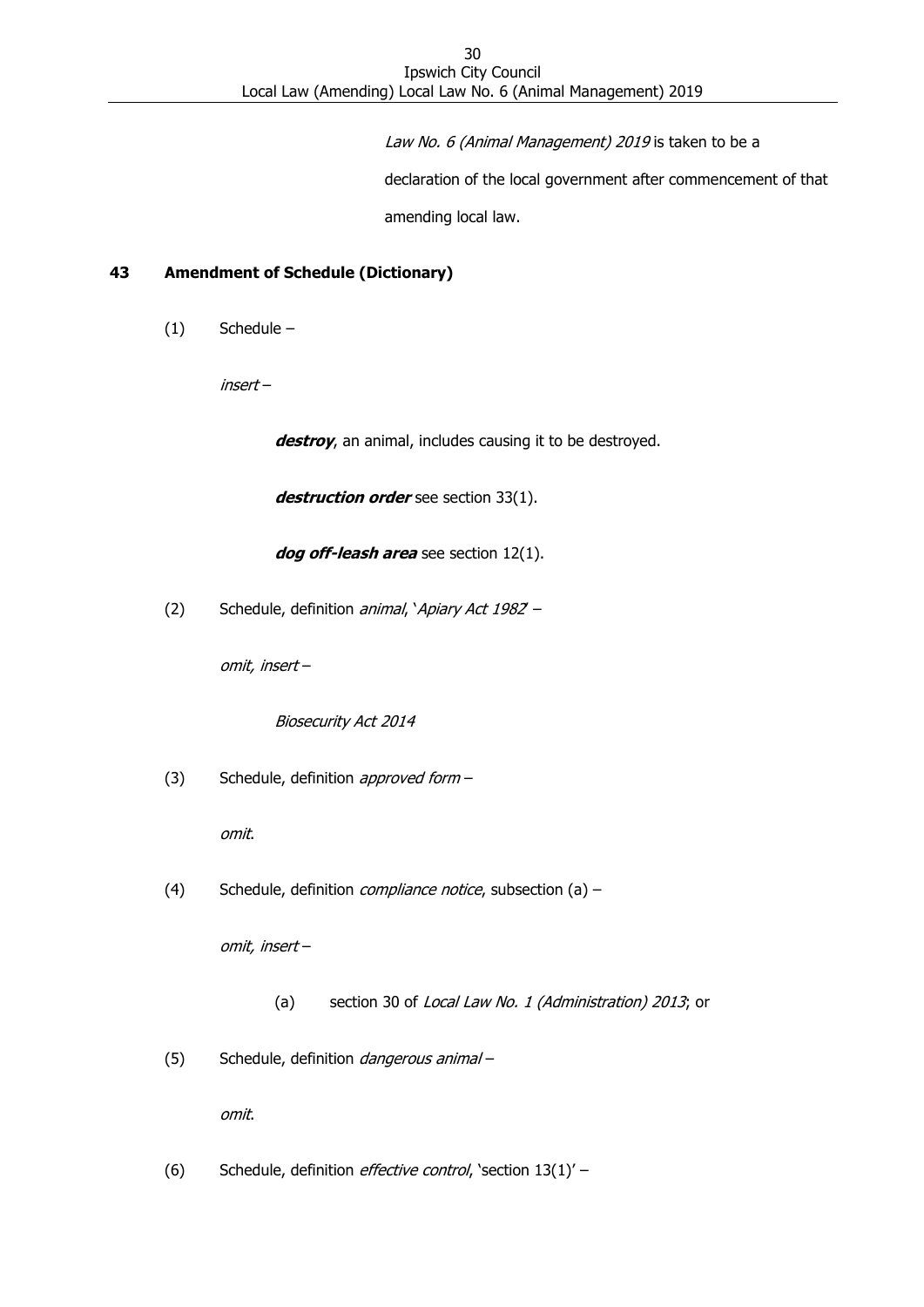omit, insert –

section 13(3)

(7) Schedule, definition *impoundment notice*, '24(1)' -

omit, insert –

23A

(7A) Schedule, definition *impoundment notice*, after 'wandering)' -

insert –

.

(7B) Schedule, definition keeper of an animal, subsection (c)(ii), after 'occupier of the premises' –

insert –

.

(8) Schedule, definition off-leash area -

omit.

(9) Schedule, definition *permit regulated activity*, subsection (b), from 'the operation of which' to 'a nuisance' –

omit, insert –

; or

(10) Schedule, definition  $stock$ , after 'buffalo,' -

insert –